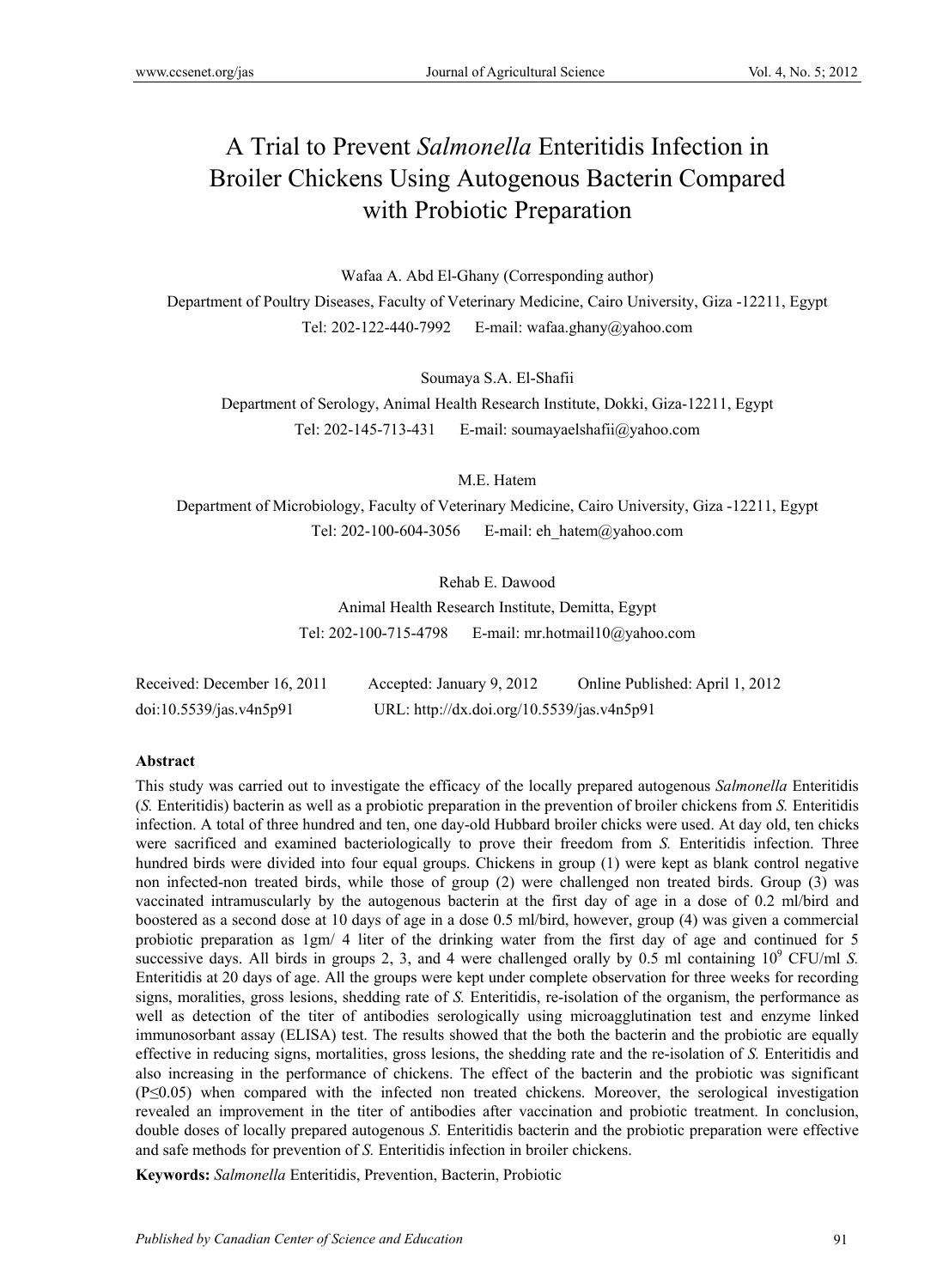# **1. Introduction**

*Salmonella* typhoid and paratyphoid caused by several species of *Salmonellae* infections are recognized worldwide as important food borne human diseases. Approximately 13 million cases of paratyphoid infections occur worldwide annually (*Murugkar et al., 2005*). Unfortunately, poultry meat is the major source of food borne *Salmonella* paratyphoid infection (*Mayrhofer et al., 2003*). *Riemann et al., (1998)* demonstrated an increase in the number of *Salmonella* Enteritidis *(S.* Enteritidis) isolates from humans in United States from 1.12 to 7.16 isolates per 100.000 person per year as this serotype accounted for 28% of all *Salmonellae* isolates for human. As well, *Herikstad et al., (2002)* considered *S.* Enteritidis the most common species of *Salmonellae* that isolated worldwide.

In addition to the public health impact, infection with *S.* Enteritidis in poultry causes serious economic losses due to high rate of mortality (4-50%), loss of weight and decreased in egg production (*Hoop 1997*).

Besides good hygiene and bird's husbandry practice, several methods have been currently employed to reduce *S.*  Enteritidis infections in poultry farms such as using of preventative feed medication or antibiotic growth promoters (*Dekich 1998*), using of competitive exclusion products like probiotics and development of vaccines (*Lillehoj et al., 2000*).

Control of *S.* Enteritidis infection using antimicrobials emerges the problem of antimicrobial resistance (*Zhang-Barber et al., 1999*). Therefore, alternative safe strategies are emerged to overcome this important problem.

*Priyantha (2009)* reported that vaccination is only alternative to control salmonellosis in chickens and other precaution like bio-security and good management practices must be taken to consideration first. There are numbers of live and killed *S.* Enteritidis vaccines used commercially worldwide with some success. The efficacy of live attenuated *S.* Enteritidis vaccines was studied (*Arnon et al., 1983; Barrow et al., 1990; Barrow 2000 and 2007; Atterbury et al., 2010; Penha et al., 2010; Methner et al., 2011*) and the vaccine proved its efficacy but it could be hazardous because of residual virulence caused by insufficient attenuation, reversion to virulence and uncertain safety (*Barbezange et al., 2000*), so its use is prohibited in several countries. However, inactivated *S.*  Enteritidis vaccine had been developed and can confer partial protection against intestinal colonization, fecal shedding, systemic spread and egg contamination (*Timms et al., 1990; Gast et al., 1993; Nakamura et al., 1994; Timms et al., 1994; Davison et al., 1999; Miyamoto et al., 1999; Liu et al., 2001; Khan et al., 2003; Okamura et al., 2003; Nakamura et al., 2004; Haider et al., 2007; Cima 2010*).

Reducing intestinal colonization with *S.* Enteritidis using competitive exclusion compounds (probiotics) during the grow-out period is crucial to improve the microbiological quality at processing as well as for consumer health (*Vugia 1993*). Probiotics consist of live or dead organisms and spores (*Patterson and Burkholder 2003*), non-traditional chemicals (*Moore et al., 2006*), bacteriophages (*Higgins et al., 2005*), organic acids (*Jarquin et al., 2007; Wolfenden et al., 2007*) and others have emerged in the last decades as some of the tools that could be potentially useful in the near future for pathogen control and poultry performance. Probiotics are used now safely to prevent enteric infections especially with *S.* Enteritidis in newly hatched chicks with successful results (*Soerjadi et al., 1981; Fuller 1997; Tellez et al., 2001; Ayed et al., 2004; Wafaa et al., 2006; Higgins et al., 2007a, b; Revolledo et al., 2009*).

So, the present work was designed to evaluate the role of the locally prepared killed *S.* Enteritidis bacterin compared with a commercial probiotic preparation in the prevention of *S.* Enteritidis infection in broiler chickens.

# **2. Material and Methods**

# *2.1 Experimental Chickens*

A total of three hundred and ten, day-old Hubbard broiler chicks of mixed sex that obtained from Cairo Poultry Company in 10<sup>th</sup> Ramadan city were used for evaluation of the protective value of the prepared *S*. Enteritidis bacterin in comparison with a probiotic against *S*. Enteritidis challenge. The chicks were taken from a breeder flock free from salmonellosis. The birds were kept under complete observation for six weeks (experimental period) in separate thoroughly cleaned and disinfected houses and provided with feed and water *adlibitum.* All the birds were vaccinated against Newcastle disease (ND) using live Hitchner B1 and La Sota vaccine strains at 6 and 19 days of age, respectively, against infectious broncheitis (IB) disease using live H 120 strain at 6 day old and also against avian influenza (AI) disease using inactivated H5 N1 reasortant virus vaccine strain a 7 days old. Vaccination against infectious bursal disease (IBD) was applied using live intermediate strain (228 E) at 14 days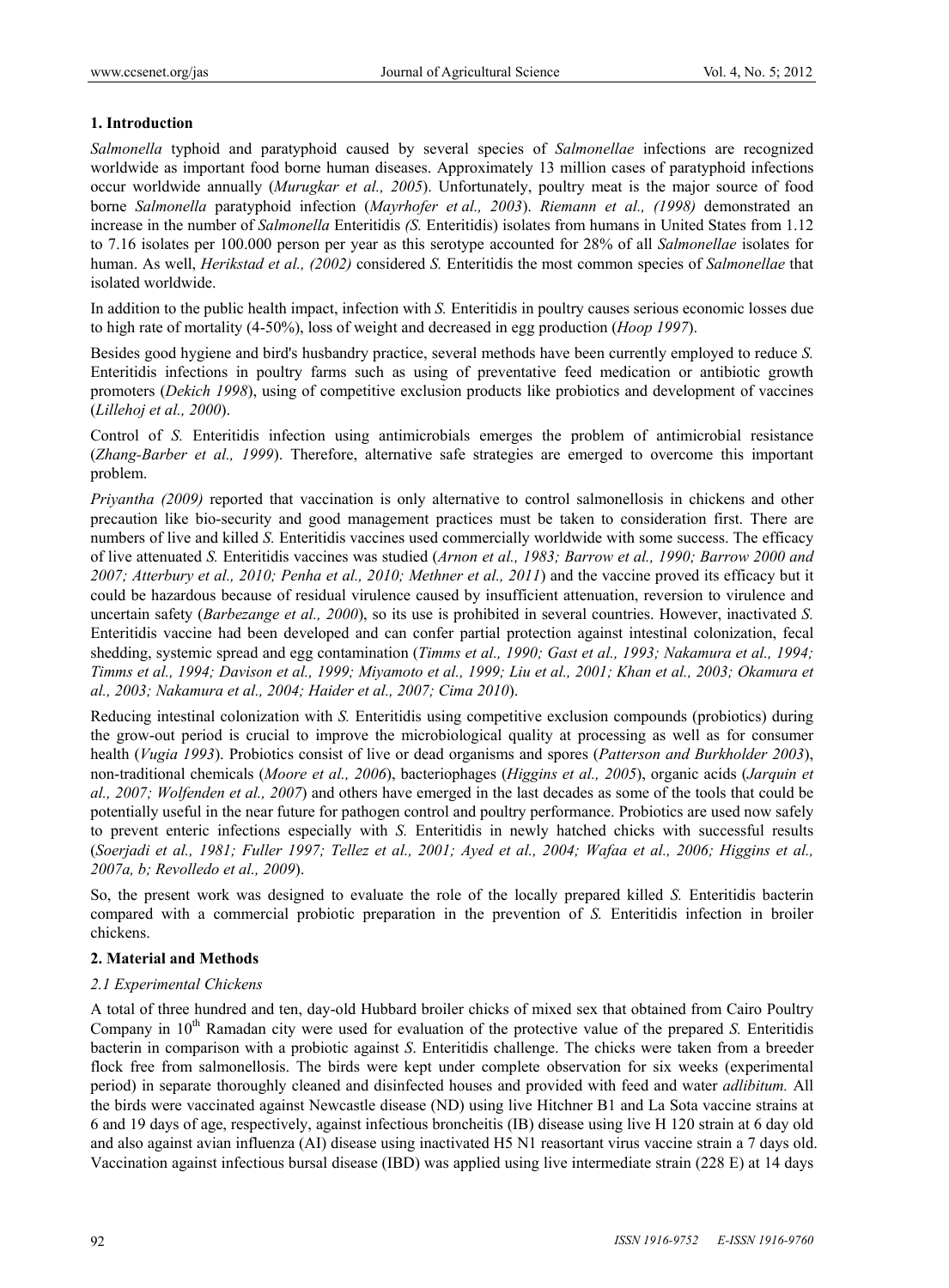of age. All the vaccines were given via eye drop instillation except (AI) vaccine which given through subcutaneous route at the back of the neck.

#### *2.2 The Ration*

Commercial starter and grower broiler chicken ration were given till 21 and 35 days of age, respectively, while finisher ration was used till 42 days of age (end of the experiment). The used commercial balanced ration based on yellow corn or soyabean that met the National Research Council (NRC) (1984) broiler chicken requirements. The starter ration contained crude protein-not less than 21%, crude fat-not less than 2.94%, crude fibers-not less than 2.35%, metabolizing energy-not less than 3054 Kcal/kg ration and used for the first 3 weeks of age. The grower and finisher ration contained crude protein-not less than 17.15%, crude fat-not less than 2.5%, metabolizing energy-not less than 3020 Kcal/kg ration and used for the remaining of the experimental period. The ration contained coccidiostate (semduramicin) while no antibiotics were added to it.

# *2.3 The Used Probiotic*

The probiotic that used in the experiment was a commercial preparation containing (*Lactobacillus acidophilus*, *Enterococcus faecium*, *Lactobacillus plantarum* and *Lactobacillus casei*) plus potassium, vitamins A, D3, E and K, riboflavin, pantothenic acid, thiamine and niacinamide. That product was manufactured by Bomac Vets Plus, USA. Batch No., A704. It was given in the drinking water at the age of one day for 5 consecutive days in a dose of 1gm/ 4 liter of the drinking water as recommended by manufacturer.

#### *2.4 The Challenge Inoculum*

Broth culture of *S*. Enteritidis field strain was centrifuged at 3000 r.p.m for 10 min. Sediment was diluted with sterile buffer saline and adjusted using MacFerland matching tube to contain  $10^9$  CFU/ml. The challenge inoculum was prepared according to the method of *Timms et al., (1990)*. At 20 days of age, each bird in the experimentally infected groups was inoculated orally with 0.5 ml/ containing 10<sup>9</sup> CFU/ml *S*. Enteritidis (*Okamoto et al., 2007*).

#### *2.5 Preparation of Local Salmonella Enteritidis Bacterin*

The bacterin was prepared from *S.* Enteritidis field strain according to the technique of *Timms et al., (1990)*. The strain of *S.* Enteritidis was transferred from semi-solid media to nutrient broth and incubated at 37°C for 24 hr, then to nutrient agar and incubated at 37°C for 24 hr, after which it was grown on brain heart infusion agar and kept at 37°C for 48 hr in Roux flask. Growth was harvested in normal saline and inactivated with 1 % formol saline for 24 hr at room temperature. Using MacFerland matching tube, washed concentrates of inactivated bacteria were suspended in saline and adjusted to contain  $10^{11}$  CFU/ ml. Sterile bacterin was obtained by adding equal volume of incomplete Ferund's adjuvant to adjusted washed concentrate of inactivated bacteria and kept at refrigerator until used. The prepared whole cell inactivated *S.* Enteritidis bacterin was given for the experimental chicks at the first day of age in a dose of 0.2 ml/bird and boostered as a second dose at 10 days of age in a dose 0.5 ml/bird. The bacterin in the two shots was given intramuscularly (I/M) in the thigh muscles.

# *2.6 Quality Control Tests of the Prepared Bacterin*

The prepared *S.* Enteritidis bacterin was tested for purity, complete inactivation, sterility and safety according to the Standard International Protocols as described by the *British Veterinary Codes (1970)* as follows:

#### 2.6.1 Purity Test

The test was done before formalin inactivation of *S.* Enteritidis strain. It was applied to confirm that the broth culture of *S.* Enteritidis strain did not contain any contamination by other organisms before inactivation. Such purity was detected by inoculation of the broth culture onto Salmonella Shegella (S. S) agar and inocubated at 37°C for 24 hr. Appearance of pure colonies of *S.* Enteritidis and pure *S.* Enteritidis organism after Gram staining of the organism indicated culture purity.

#### 2.6.2 Completion of S. Enteritidis Inactivation

In assurance that the used *S.* Enteritidis organisms were completely inactivated, S. S agar media was inoculated with formalin inactivated bacteria. After 24-48 hrs of incubation at 37°C, no visible growth of *S*. Enteritidis indicated complete inactivation of the organism.

# 2.6.3 Sterility Test

The prepared *S.* Enteritidis bacterin was confirmed to be free from any fungal contaminants by inoculation of it onto Sabouraud Dextrose Agar (SDA) plates and incubated at 25°C for 7 days. Also the bacterin was inoculated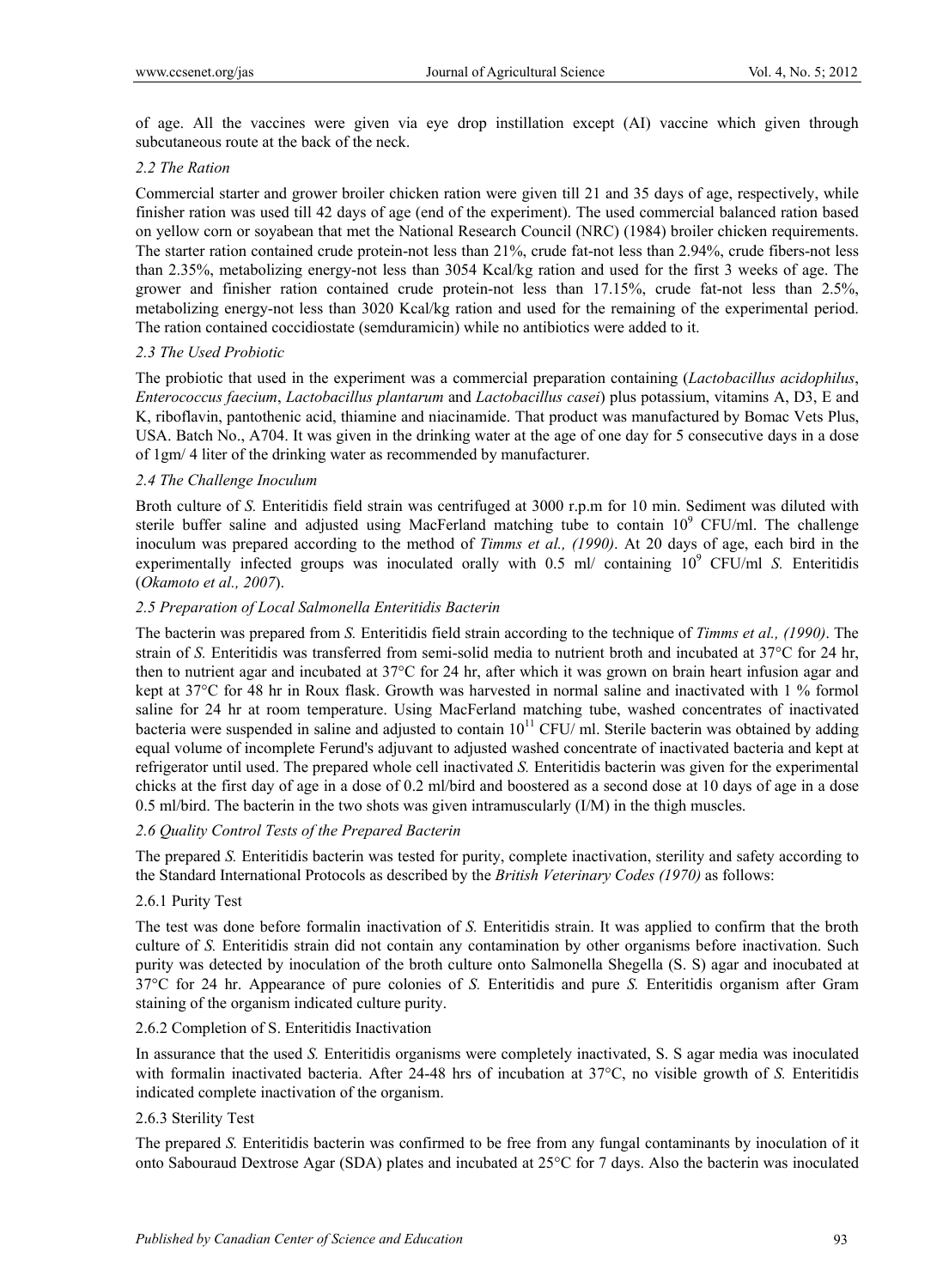on Pleuropneumonia Like Organism (PPLO) broth tubes and agar plates and incubated at 37°C for 72 hrs and 14 days, respectively in  $Co<sub>2</sub>$  incubator to ensure the freedom of the bacterin from mycoplasma organisms.

#### 2.6.4 Safety Test

Ten, day old broiler chicks were inoculated intramuscularly (I/M) with a large dose of the prepared bacterin (ten fold the normal bacterin dose). The chicks were observed daily for 7 successive days for any signs of local reactions, clinical signs or deaths.

# *2.7 Experimental Design*

Three hundred and ten, one day-old Hubbard broiler chicks of mixed sex were used. At arrival, randomly ten chicks were sacrificed and then examined bacteriologically to prove their freedom from *S.* Enteritidis infection. A completely randomized design was used as three replicates, each consists of 25 chicks and the groups were divided as the followings;

Group (1): Blank control negative (non infected-non treated birds).

Group (2): Infected non treated (*S.* Enteritidis infected birds).

Group (3): (Vaccinated and *S.* Enteritidis infected birds).

Group (4): (Probiotic treated and *S.* Enteritidis infected birds).

# *2.8 The Measured Parameters for Evaluation of the Bacterin Efficacy in Comparison with the Probiotic*

2.8.1 Clinical Signs, Mortalities and Gross Lesions

Birds in the challenged groups were observed daily for three weeks post challenge till the end of the study (6 weeks of age) for the clinical signs or deaths. Dead birds were subjected to necropsy for recording the lesions of S. Enteritidis (*O'Brien 1988*).

# 2.8.2 Detection of the Shedding of *S.* Enteritidis

Cloacal swabs were taken from birds in each group just before experimental infection (at 20 days of age) to ensure that the birds free from *S.* Enteritidis infection. Weekly after the challenge up to 6 weeks of age, cloacal swabs were collected from each of the infected as well as control group and examined bacteriologically for the presence of *S.* Enteritidis organism. Sterile cotton swab was inserted into the cloaca of each bird and rotated gently to collect the clocal contents. Each swab was transferred to 10 ml tube of tetrathionate broth and incubated overnight at 37°C. A loopful from the broth was streaked on S.S agar for *Salmonella* isolation. Suspected colonies were identified morphologically and biochemically.

# 2.8.3 Re-isolation of *S.* Enteritidis

Ten birds from each group post challenge were weekly randomly selected, sacrificed and the liver, heart, spleen and caecum were collected for *S.* Enteritidis re-isolation. Samples were inoculated into tetrathionate broth, incubated at 37°C for 24 hr, streaked onto S.S agar and incubated at 37°C for 24 hr. Suspected colonies were identified morphologically and biochemically.

# 2.8.4 The Performance

At arrival, the chicks were weighed and then the birds in each group were subjected to weekly determination of the production parameters that include; the body weight (BW), the cumulative feed conversion (CFC) and the European Production Efficiency Factor (EPEF) according to *Sainsbury (1984)*. These measures were taken till the end of the study (6 weeks of age).

# 2.8.5 Detection of the Humoral Immune Response

Just before the first *S.* Enteritidis vaccinal dose (at zero hour), a randomly ten identified birds were selected and the blood samples were collected via the brachial vain. Also just before the second booster dose of *S.* Enteritidis vaccination (10 days after the first dose), another blood; samples were collected as previously from the same marked birds. Blood samples were collected weekly after the second vaccination till 6 weeks of age (end of the study). The collected blood samples were allowed to clot overnight at 4°C then centrifuged at 3000xg for 10 min. The separated sera were stored at -20°C till used in the serological tests. The antibody titer against *S.* Enteritidis was determined using Microagglutinaion test (MAT) and indirect Enzyme Linked Immuno-Sorbent Assay (ELISA) test.

# *Micro agglutination test (MAT)*

It was done as *Williams and Whittemore (1971*) and *Brown et al., (1981)*.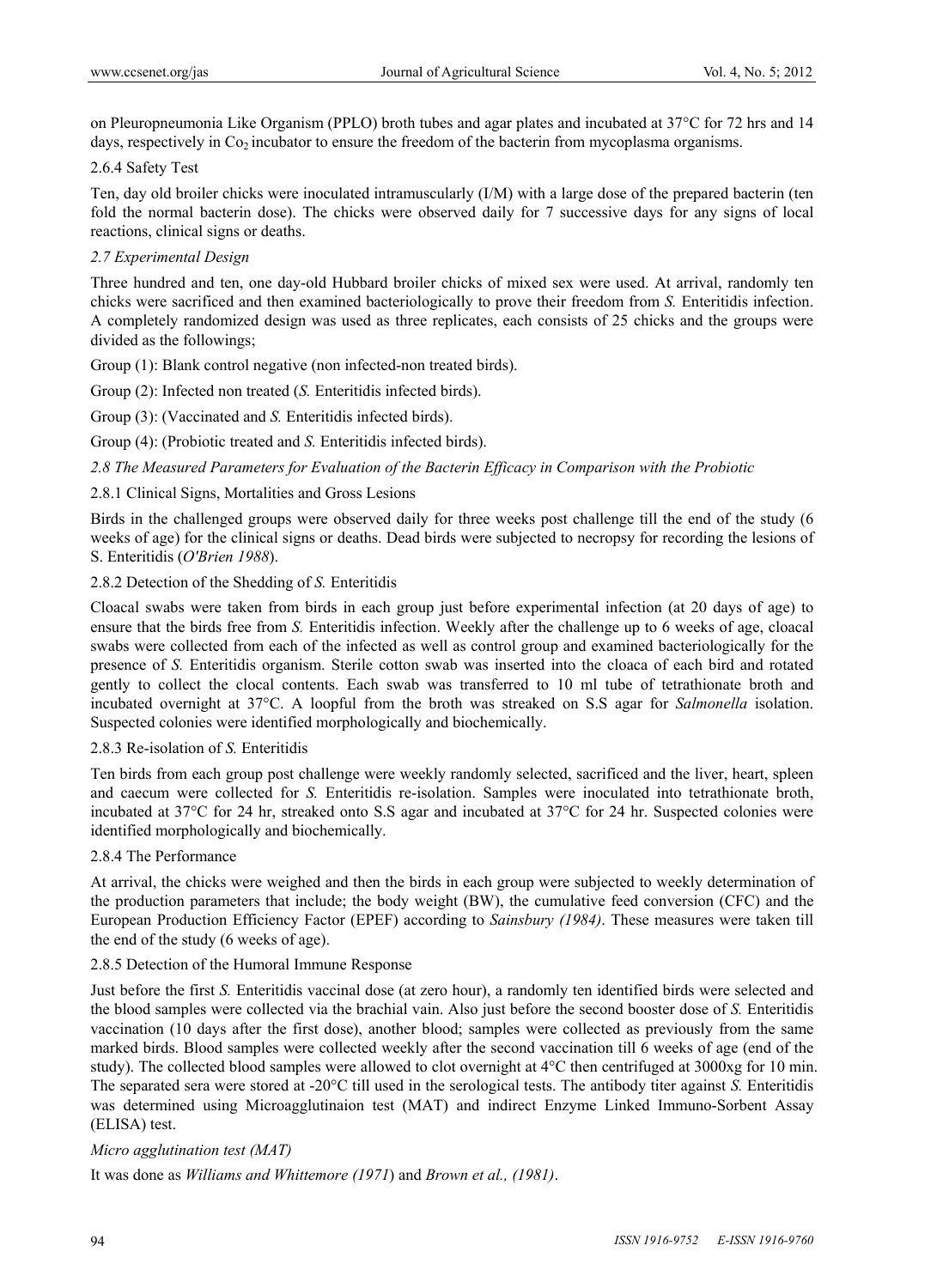#### *Indirect Enzyme-Linked Immunosorbent Assays (ELISA)*

This test was applied according to the method of *Kim et al., (1991)* and *Barrow (1992)*.

#### *2.9 Statistical Analysis*

The statistical analysis of data of protection, faecal shedding and re-isolation was carried out using Chi-Square (*Greenwood and Nikulin 1996*). The statistical analysis of average body weight and ELISA data were examined using One-Way analysis of variance (ANOVA) according to *Shott (1990)*.

#### **3. Results and Discussion**

Although *S.* Enteritidis infection in chicken broilers or layers sometimes sub-clinical, but poultry products are considered as important sources for human food borne outbreaks (*Bielke et al., 2003*). In terms of the loss to producers annually, it is difficult to estimate, however any strategies which reduce the incidence of salmonellosis in poultry are clearly important to all facts of the industry. Reducing *Salmonella* incidence has become monitored and regulated by Food Safety and Inspection Service (*Helmick et al., 1994*). *Wilkie (2006)* and *Rahimi et al., (2007)* suggested using of alternatives rather than antimicrobial therapy for controlling enterobacteria. It has been accepted worldwide that vaccination to prevent or reduce *Salmonella* infection in poultry is practical (*Barrow 2007*). In big poultry producing countries, commercial vaccines are commonly used in layers as well as broilers to control the outbreaks of salmonellosis (*Paiva et al., 2009*). Antimicrobial feed additives such as antibiotics and synthetic antimicrobial agents have been used extensively in poultry feed to suppress or eliminate harmful intestinal pathogens and to improve both growth and feed efficiency (*Jin et al., 1997*). However, the continued feeding of antibiotics at sub-therapeutic levels usually increase the possibilities of antibiotic residue, the development of drug-resistant bacteria and additionally a reduction in the ability to cure bacterial infections in humans (*Jensen 1998*), because of that, the routine use of antibiotics as feed additives and growth promoters has been banned in some European countries since 1986 (*Van Belle 2001*). Probiotics, such as lactic acid-producing bacteria and yeast have been reported to improve gastrointestinal balance through bacterial antagonisms, competitive exclusion and immune stimulation (*Havenaar and Huisint 1992*).

The quality control tests of the locally prepared whole cell inactivated *S.* Enteritidis bacterin revealed that the bacterin was pure (contained only *S.* Enteritidis organisms) as confirmed by Gram staining. Microscopically, there were Gram negative, straight and non spore forming *S.* Enteritidis organisms. The bacterin was completely inactivated as there was no growth on S. S agar media. Also, the prepared bacterin was sterile without fungal or mycoplasmal growth contamination as indicated by absence of growth on SDA and PPLO broth or agar, respectively. No local reactions, signs or deaths were observed after bacterin I/M inoculation in the chicks and that ensure the safety of the bacterin. *Young and Kang (2005)* reported on the safety and efficacy of *S*. *Gallinarum* bacterin when applied in young layer chicks.

In the present study, Three hundred, day old broiler chicks were used and divided into four groups and submitted for vaccination with locally prepared *S.* Enteritidis bacterin or treated with probiotic, and then experimentally infected with *S.* Enteritidis to evaluate the efficacy of both tools in protection from infection.

The results of experimental infection of broiler chickens at 20 days old after vaccination with the locally prepared *S.* Enteritidis bacterin and treatment with the probiotic indicated that infected groups (2, 3 and 4) manifested signs of depression, anorexia and watery diarrhea 3 days post challenge. The severity of signs was highly in the birds that infected only (group 2) than those vaccinated or probiotic treated (group 3 and 4). The morbidity rates were 80, 30 and 20% in the only infected, vaccinated infected and probiotic treated and infected groups, respectively. *S.* Enteritidis may produce clinical disease in chicks up to six weeks of age and occasionally in adult laying birds. Affected birds are depressed, reluctant to move and commonly have diarrhoea (Wray *et al.*, 1996).

Table (1) shows that the mortality rate 30.67% in infected non treated birds, 5.33% in vaccinated infected birds and 12% in probiotic treated infected ones. Dead birds were subjected to post-mortem examination for specific *S.* Enteritidis lesions. Lower mortality rate in broilers was recorded by *Samanta and Biswas (1995*) after treatment with probiotics. The most predominant lesions were congestion of muscles and internal organs and inflammation of the intestinal mucosa with mucoid intestinal contents. The lesions were markedly severe in infected non treated broilers than treated ones. *Lister (1988)* recorded nearly similar lesions caused by *S.* Enteritidis in broiler chickens.

From table (1), the results clear that there is a significant ( $P \le 0.05$ ) difference in the protection rate between the infected non treated group and the vaccinated and probiotic treated groups. The protection rate of the locally prepared *S.* Enteritidis bacterin and the probiotic in birds are 82.61% and 60.87%, respectively which is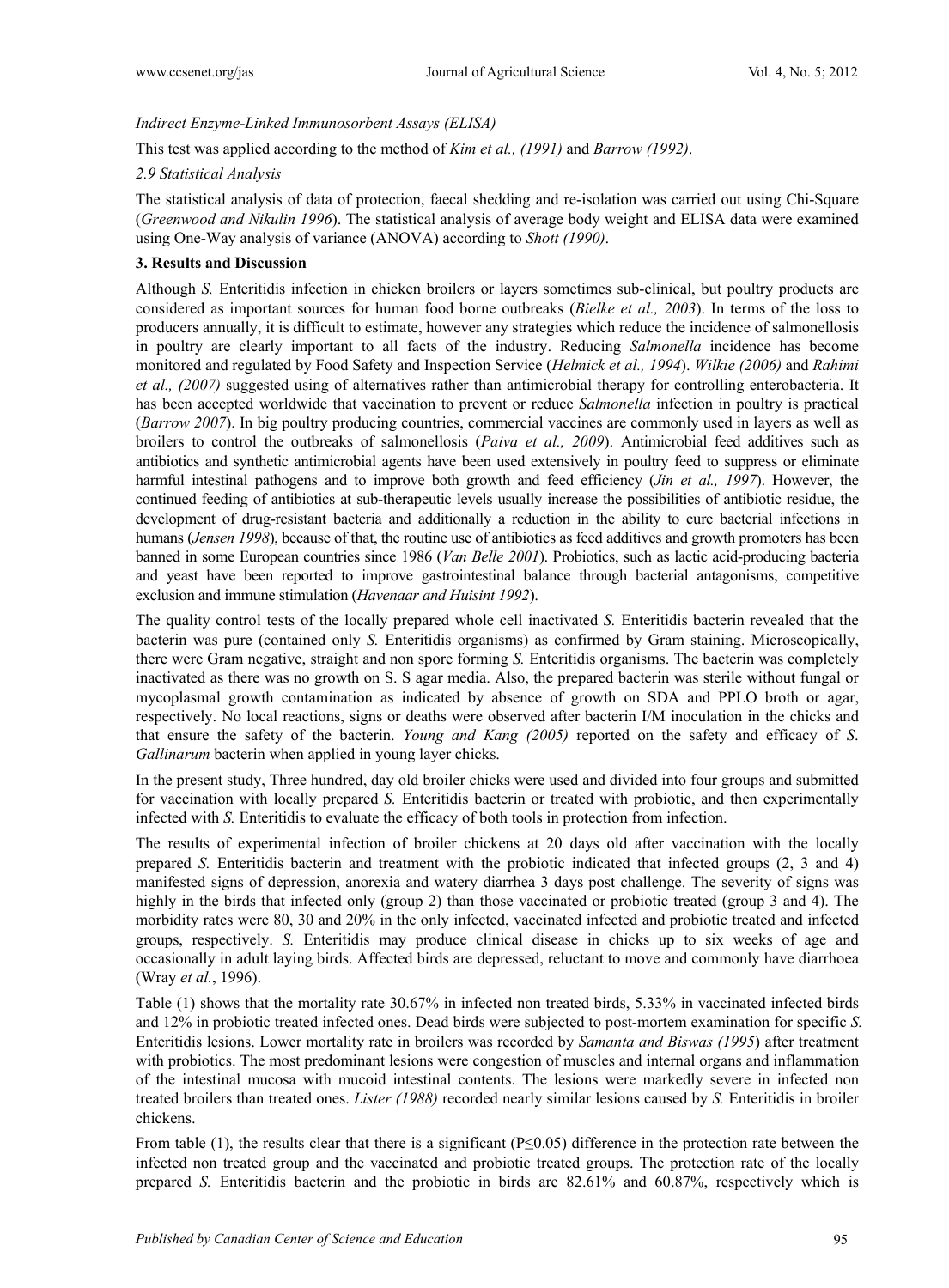significantly (P≤0.05) higher than infected non treated birds (0%). These results agreed with *Gast et al., (1993)*; *Timms et al., (1994); Feberwee et al., (2000 and 2001a, b)* who proved that *S.* Enteritidis bacterin was highly protective for broiler or layer chicken flocks when using signs, mortalities and post-mortem lesions as criteria for measuring the protective index. *Ghosh (1989)* reported that vaccination of broilers with *S.* Virchow formalin killed bacterin reduced mortalities from 85 to 0%. Also, *Timms et al., (1990)* found decline in mortalities from 100 to 50% in *S.* Enteritidis bacterin inoculated broiler chickens.

The protective efficacy of the probiotics which contained *Lacobacillus* spp. against *S.* Enteritidis infection was evaluated by S*amanta and Biswas (1995); Soomro et al., (2002); Timmerman et al., (2006); Wafaa et al., (2006)* who detected significant decrease in mortality in *S*. Enteritidis infected chickens and treated with probiotic than infected ones. *Higgins et al., (2007 a, b)* and *Vicente et al*., *(2007 a, b)* concluded that effective probiotics may accelerate the development of normal microflora in chicks and increased the resistance to infection by some enteric bacterial pathogens. *Lactobacilli* have been widely reported to produce antibacterial compounds called bacteriocins and the effect of bacteriocins have been hypothesized to be the mechanism by which *Lactobacilli*  exert cytotoxic effects *in vivo* (*Bogovic-Matijasic et al,. 1998; Ocan et al., 1999*). They also hypothesized that a soluble peptide could mediate the reduction of *S.* Enteritidis.

The results of the faecal shedding rate of *S.* Enteritidis in broiler chickens after vaccination with the locally prepared bacterin and treatment with probiotic is illustrated in table (2). The results declare that there are significant (P≤0.05) differences between the vaccinated and probiotic treated groups and the infected non treated one along three weeks observation period. Gradual and significant (P≤0.05) decrease in the shedding rate is observed within each group until reached the last week of observation period. The faecal shedding rate in the vaccinated birds collectively is 9.24% and in the probiotic treated one is 17.5% which is significantly ( $P \le 0.05$ ) lower than infected non treated birds (40.6%). There was a considerable difference between the carriage of *Salmonella* in the cecal contents, indicating that broilers were able to clear systemic infections but could remain intestinal carriers (*Bjerrum et al., 2003*). So, the intestinal carrier status was most important in control of *S.* Enteritidis contamination during transportation and processing of broilers, where cross contamination played a major role (*Gurtler et al., 2004; Dorea et al., 2010*).

The role of formalin inactivated whole cell *S.* Enteritidis oil emulsion bacterin in reducing the shedding rate of the organism after examination of the cloacal swabs was tested by *Barbour et al., (1993); Gast et al., (1993); Nakamura et al., (1994); Liu et al., (2001); Clifton-Hadley et al., (2002); Davis and Breslin (2003); Okamura et al., (2003); Davis and Breslin (2004); Radwan (2007)* and they concluded that this type of vaccine was very effective or significant in reducing the *S.* Enteritidis faecal shedding rate in vaccinated chickens when compared with non vaccinated control birds.

Concerning the reducing effect of the probiotics on *S.* Enteritidis shedding rate, the results of *Tellez et al., (2001) and Rahimi et al., (2007)* in broilers and *Fulton et al., (2002)* in duckling are parallel with our results.

The results of the re-isolation rate of *S.* Enteritidis from different organs of sacrificed broiler chickens after vaccination with the locally prepared bacterin and treatment with the probiotic are shown in table (3). These results indicate that along the whole three weeks observation period, the highest and significant (P≤0.05) re-isolation rate in the infected non treated broiler chickens is (46.67%), while this rate is significantly (P≤0.05) lower in the probiotic treated birds (21.67%) until it reaches its lowest and significant (P≤0.05) level in the vaccinated ones (11.67%). The results of *Bolder and Palmu (1995)* proved the possibility of *S.* Enteritidis to become extra-intestinal and invade the liver week post infection. It was documented that the frequency of *S.* Enteritidis re-isolation from the internal organs (liver and spleen), the intestine (caecum) and the eggs (shells or contents) was significantly reduced in vaccinated broilers and layers with multiple doses of *S.* Enteritidis oil emulsion bacterin than non vaccinated controls (*Gast et al., 1993; Nakamura et al., 1994; Timms et al., 1994; Davison et al., 1999; Miyamoto et al., 1999; Khan et al., 2003; Okamura et al., 2007; Radwan et al., 2007*). *Young et al., (2007)* detected that vaccination against *Salmonellae* in breeders could reduce the colonization of the organism in the hatched broiler chicks. As well, *Penha et al., (2009)* and *Priyantha (2009)* found that vaccination of layers and breeders with inactivated *S.* Enteritidis vaccine induced significant reduction of organ (spleen, liver and caeca) colonization after challenge. Nevertheless, *Clifton-Hadley et al., (2002)* mentioned that there was no effect of vaccination on internal organs colonization after oral challenge with *S*. Typhimurium.

The reducing effect of probiotics on the colonization by *Salmonella* spp. was studied comprehensively by several researchers. It was reported that probiotics maintained or increased the normal intestinal flora which are normally found in the intestinal tract of hatched birds and these flora can exclude *Salmonellae* colonization (*Goren et al., 1988; Starvic 1992; Barbour et al., 1993; Nisbet et al., 1996; Mead 2000; Seo et al., 2000*).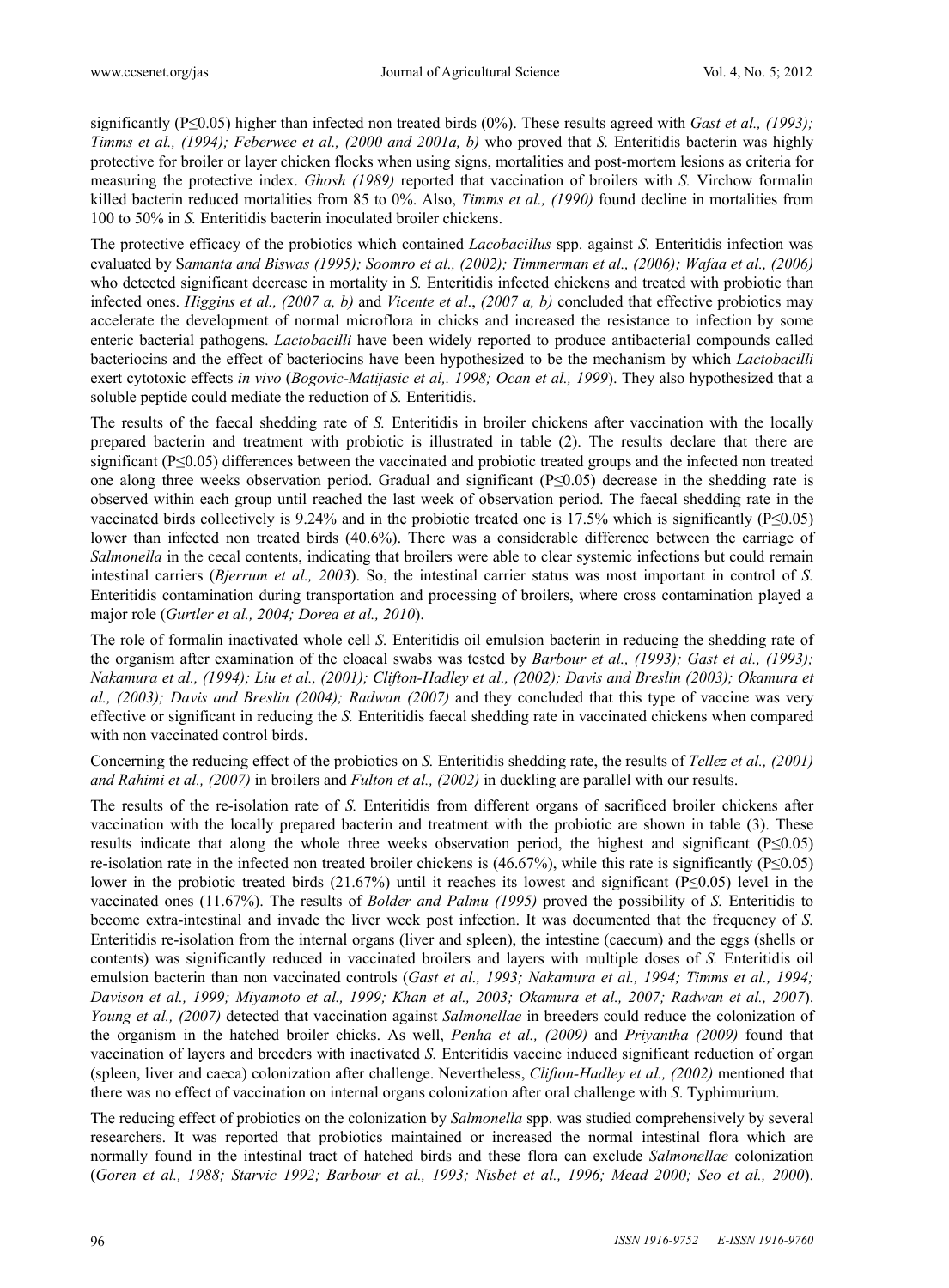Contrary results were mentioned by *Seuna et al., (1980)* who found that supplementation of the birds with normal avian gut microflora didn't prevent or only partially prevent *Salmonella* colonization. This inconsistent may be due to the difference in the strains of bacteria that present in the culture. There are many hypotheses that explain the mechanism of action of lactic acid bacteria against *Salmonellae* colonization in birds; one of them is that production of lactic acid which is unfavorable pH for growth of *Salmonellae* (*Alkoms et al., 2000; Rolfe 2000; Johanssen et al., 2004*), the competition between *Lactobacilli* and the enteric bacteria which is called competitive exclusion (*Heres et al., 3003*), also the production of bacteriocin which is antibacterial substances that kill enterobacteriacae (*Pascual et al., 1999*).

Concerning the results of the performance of each group after vaccination with the locally prepared *S.* Enteritidis bacterin and treatment with the probiotic, they are seen in table (4). The measured parameters including the average body weight (BW), the cumulative feed conversion (CFC) and European production efficiency factor (EPEF) show significant (P≤0.05) improvement in the vaccinated and probiotic treated groups than infected non treated one along the whole course of the study (6 weeks of age). The best CFC is observed in the vaccinated and probiotic treated broilers (1.89 and 1.78, respectively), while the worst one is in the infected non treated birds (2.43).

Our results are in agreement with that recorded by *Mohrah and Zaki (1995)* who demonstrated that vaccination of chickens with *Salmonella* Gallinarum Pullorum bacterin induced significant increase in the body weight of birds.

Most of the published studies regarding the effect of probiotics (especially those containing *Lactobacillus* spp.) on bird's performance in case of absence of enteric infections revealed that these compounds are effective as they improve the growth of the broiler chickens (*Mohan et al., 1996; Jin et al., 1998; Zulkifli et al., 2000; Kalvathy et al., 2003; Gracia et al., 2004; Huang et al., 2004; Opalinski et al., 2007; Midilli et al., 2009*). On the other hand, *Angle et al., (2005)* found no improvement in performance but there were increased protein, calcium and phosphorus retention. In case of *S.* Enteritidis infection, *Fairchild et al., (2001); Tellez et al., (2001); Wafaa et al., (2006); Wilkie et al., (2006); Rahimi et al., (2007)* demonstrated that probiotics containing *lactobacilli* could overcome the growth depressing effect caused by this infection. The improvement in the performance parameters caused by probiotic administration may be due to stimulating the host's appetite (*Nahashon et al., 1992*), improving feed conversion ratio (*Cavit 2003; Ayed et al., 2004*), producing digestive enzymes (*Saarela et al., 2000*), synthesizing of vitamins (*Coates and Fuller 1977*), stimulating lactic acid production (*Bailey 1987*) and the beneficial effect on the health of the host (*Soomro et al., 2002*).

Results listed in table (5) show the titer of antibodies against *S.* Enteritidis after vaccination with the locally prepared bacterin and treatment with the probiotic using microagglutination test. After the  $1<sup>st</sup>$  dose of bacterin administration and probiotic treatment, the geometric mean titer (GMT) of antibodies increases to reach 65 in vaccinated group and 60.6 in the probiotic treated birds. After booster dose of vaccination (before challenge), GMT increases to reach 98 and 74.5 in vaccinated and probiotic treated birds, respectively. A week after *S.* Enteritidis challenge, the GMT increases to reach 60.6, 211.1 and 113.1 in the infected non treated, vaccinated and probiotic treated birds, respectively. Moreover, two weeks post challenge, GMT increases in the infected treated chickens and the vaccinated ones up to 139.3 and 242.5, respectively, but it declines in the probiotic treated chickens to reach 171.

For evaluation of humoral immune response of chickens to *S.* Enteritidis vaccination and probiotic, ELISA test was done. Table (6) reveals that during the whole experimental period, the blank control non infected group shows no significant (P≤0.05) differences in the mean optical densities values. However, there is no significant (P≤0.05) difference in optical densities values in S*.* Enteritidis infected, non treated birds till 20 days of age (before challenge) but these values increase significantly ( $P\leq 0.05$ ) at 27 days of age to reach (1.781) then decrease at 34 and 41 days of age to 1.457 and 1.274, respectively. Vaccinated group shows gradual and significant (P≤0.05) increase in optical densities values from 0.234 prior vaccinations to 1.614 before booster dose (10 days old) and to 2.543 after booster dose (at 20 days old), then significant ( $P \le 0.05$ ) increase in these values at 27, 34 and 41 days old is observed. Furthermore, in the probiotic treated birds, gradual and significant (P≤0.05) increase in optical densities values to reach 0.234 then 0.561 at day and 10 days old, respectively is detected. These values are increased significantly (P≤0.05) at 27, 34 and 41 days of age.

*Barrow and Lovell (1991)* and *Olabisi and Peter (2008)* reported on production of high level of serum IgG after oral inoculation of *S.* Enteritidis in layer chickens. The enhancement of the immune response of *S.* Enteritidis infected birds to vaccination by the locally prepared bacterin was mentioned by *Barbour et al., (1993); Gast et al., (1993); Methner et al., (1994); Methner and Steinbach (1997); Okamura et al., (2003); Davies and Breslin*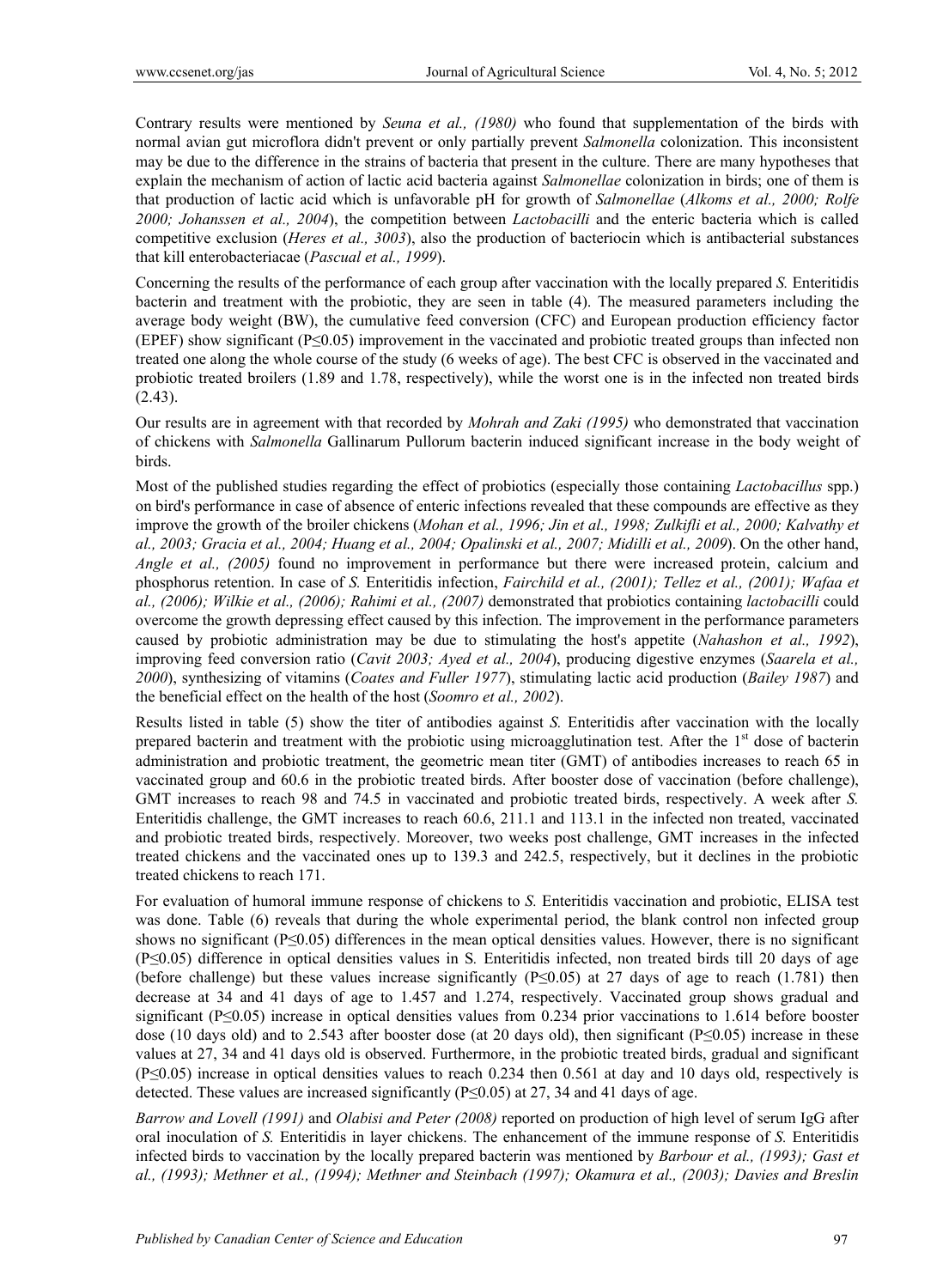*(2004); Pakpinyo et al., (2008)* as they detected that *S.* Enteritidis bacterin induced high level of circulating specific IgG against un-specified protein antigen.

Most of the studies pertaining to using of bacterins have investigated post-vaccine *S.* Enteritidis shedding over time (*Woodward et al., 2003; Piao et al. 2007*). Only a few have looked at the immune response following vaccination, and these studies were limited to young chickens (less than four weeks old) (*Liu et al., 2001; Babu et al., 2004; Okamura et al., 2004*).

*Penha et al., (2009)* detected that vaccination of layers and breeders with inactivated *S.* Enteritidis vaccine induced significant increased in the antibody titers as measured by ELISA. Furthermore, *Tran et al., (2010)* demonstrated that immunization of chickens with inactivated *S.* Enteritidis vaccine in two shots induced increasing in ELISA seroconversion (serum IgG response) which persisted up to from 3 to 32 and 34 week post-vaccination. Contrary findings were obtained by *Babu et al., (2004)* which had different opinions on the protective effect of vaccination against *S.* Enteritidis. The serum antibody titers were of uncertain values as indicators of the extent of protection against *Salmonella*, even if a killed vaccine could induce a high *S.* Enteritidis-specific antibody level, it did not necessarily protect the chickens against *S.* Enteritidis infection.

Our findings concerning the immunopotantiation caused by probiotic administration concur with *Pollmann et al., (1980); Zulkifli et al., (2000); Toms and Powvie (2001); Huang et al., (2004); Koenen et al., (2004)*. Also, *Sevage et al., (1996)* and *Panda et al., (2000)* demonstrated an increase in the serum immunoglobulins IgG and IgA after administration of competitive exclusion cultures. *Abdel-Alim et al., (2006)* demonstrated an increase in the haemagglutinaing antibody titers in ochratoxicated immunosuppressed chickens after treatment with a probiotic than non treated birds. Moreover, *Lee et al., (2007); Rowghani et al., (2007)* and *Alkhalf et al. (2010)* reported that broiler chickens fed a diet supplemented with probiotic had a significant increase in the Newcastle antibody titers than control group. The enhancement of immunity in *S.* Enteritidis-probiotic treated birds was recorded by *Wafaa et al., (2006)* and *Revolledo et al., (2009)*. The positive effect of feeding diet containing probiotic on the immune response indicates the enhancement of the formulating bacteria on an acquired immune response exerted by T and B lymphocytes. The direct effect might be related to stimulate the lymphatic tissue (*Kabir et al., 2004*), whereas the indirect effect may occur via changing the microbial population of the lumen of gastrointestinal tract or through the reduction of *S.* Enteritidis colonization. *Shoeib et al., (1997)* reported that the bursa of probiotic-treated chickens showed an increase in the number of follicles with high plasma cell reaction in the medulla. *Christensen et al., (2002)* suggested that some of these effects were mediated by cytokines secreted by immune system cells stimulated with probiotic bacteria. On the other hand, *Okamoto et al., (2007)* demonstrated that this type of treatment had few beneficial effects for chicks, particularly during the first days of life.

#### **4. Conclusions**

From this study, it could be concluded that both the locally prepared autogenous *S.* Enteritidis bacterin in double doses and the probiotic preparation are effective and safe methods for prevention of *S.* Enteritidis infection in broiler chickens. It should be taken in consideration that the vaccine or the probiotic must be go parallel to bio-security measures and good management practices to eradicate *S.* Enteritidis infection in poultry flocks.

#### **References**

Abdel-Alim, G. A., Madian, K., Ahmed, K. A., El-Nabarawy, A. & Awaad, M. H. H. (2006). Ameliorating effect of immunostimulant on ochratoxicated broiler chickens. *7th Sci. Conf. Egypt. Vet. Poult. Med. Associ., March, 6-9th 2006.* pp. 110–128.

Alkhalf, A., Alhaj, M. & Al-Homidan, I. (2010). Influence of probiotic supplementation on immune response of broiler chicks. *Egypt. Poult. Sci., 30* (I), 271–280.

Alkoms, H. L., Skytta, E., Saaela, M., Maltila Sandhalm, T., Latra Kala, K. & Helender, I. M. (2000). Lactic acid permeabilizes Gram-negative bacteria by disturbing the outer membrane. *Appl. Environ. Microbiol., 66*, 2001–2005. http://dx.doi.org/10.1128/AEM.66.5.2001-2005.2000

Angel, R., Daloul, R. A. & Doerr, J. (2005). Performance of broiler chickens fed diets supplemented with a direct-fed microbial additives. *Poult. Sci., 84*, 1222–1231.

Arnon, R.M., Shapira, A. & Jacob, C.O. (1983). Synthetic vaccines. *J. Immunol. Methods*, *61*, 261–273. http://dx.doi.org/10.1016/0022-1759(83)90220-X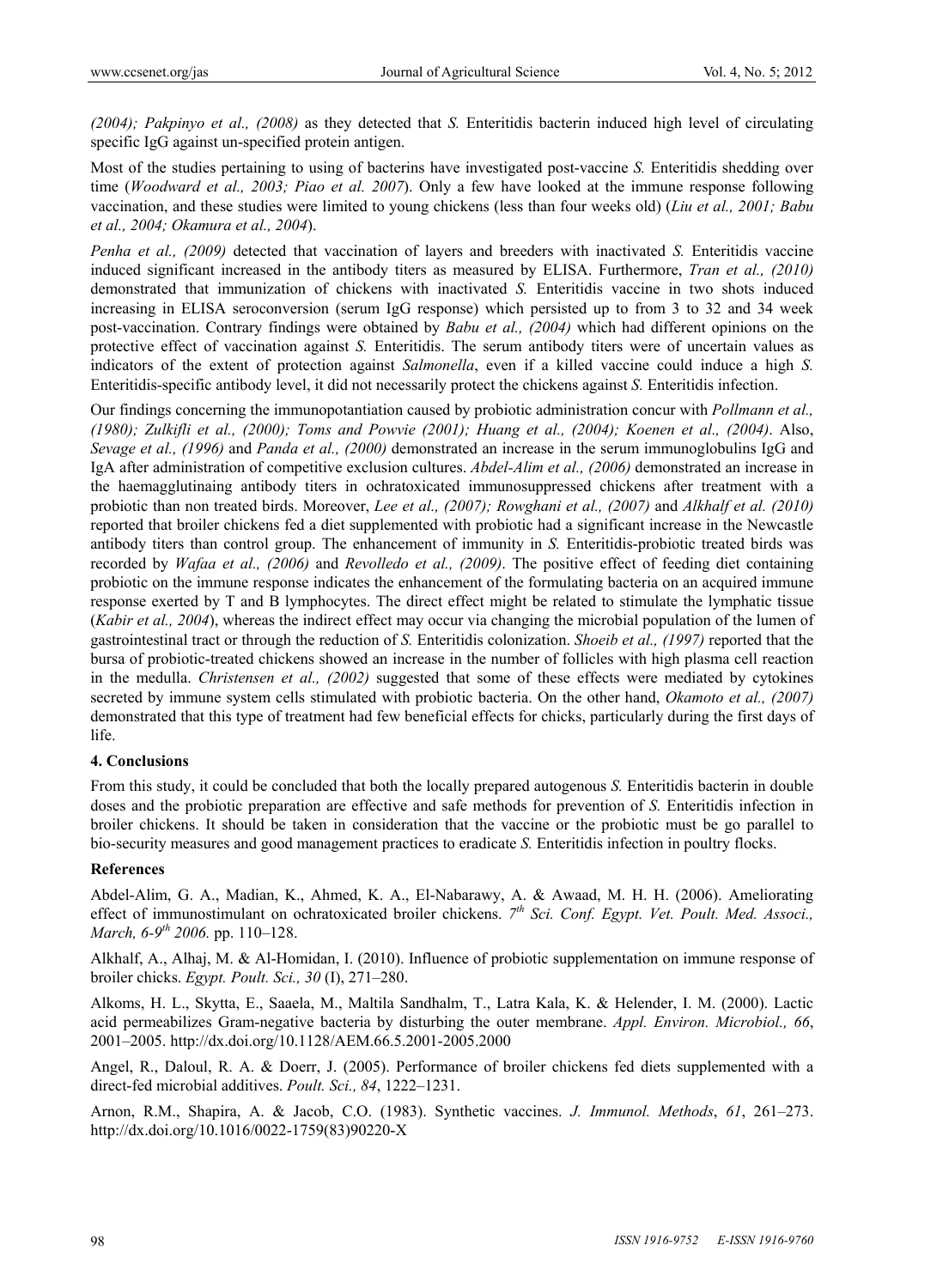Atterbury, R. J., Davies, R. H., Carrique-Mas, J. J., Morris, V., Harrison, D., Tucker, V. & Allen, V. M. (2010). Effect of delivery method on the efficacy of *Salmonella* vaccination in chickens. *Vet. Rec., 167* (5), 161–164. http://dx.doi.org/10.1136/vr.b4884

Ayed, M. H., Laamari, Z. & Rekik, B. (2004). Effects of incorporating an antibiotic "avilamycin" and a probiotic "activis" in broiler diets. *Proc. West. Sci. Amer. Soci. Anim. Sci., 55*, 237–240.

Babu, U. D. R., Okamura, M. & Lillehoj, H. S. (2004). *Salmonella* Enteritidis clearance and immune responses in chickens following *Salmonella* vaccination and challenge. *Vet. Immunol. Immunopathol., 101*, 251–257. http://dx.doi.org/10.1016/j.vetimm.2004.05.002

Bailey, J. S. (1987). Factors affecting microbial competitive exclusion in poultry overview outstanding symposia in food science and technology. *Food Technol., 5*, 88–92.

Barbezange, C., Humbert, F., Rose, V., Lalande, F. & Salvat, G. (2000). Some safety aspects of *Salmonella* vaccines for poultry: distribution and persistence of three *Salmonella* Typhimurium live vaccines. *Avian Dis., 44* (4), 968–976. http://dx.doi.org/10.2307/1593074

Barbour, E. K., Frerichs, W. N., Nabbut, N. H., Poss, P. E. & Brinton M. K. (1993). Evaluation of bacterins containing three predominant phage types of *Salmonella* Enteritidis for prevention of infection in egg-laying chickens. *Amer. J. Vet. Res., 54,* 1306–1309.

Barrow, P. A. (1992). Further observations on the serological response to experimental *Salmonella* Typhimurium in chickens measured by ELISA. *Epidemiol. Infect., 108*(2), 231–241*.* http://dx.doi.org/10.1017/S0950268800049712

Barrow, P. A. (2000). The paratyphoid *Salmonellae*. *Rev. Sci. Technol., 19*, 351–375.

Barrow, P. A. (2007). *Salmonella* infections: Immune and non-immune protection with vaccines. *Avian Pathol., 36* (1), 1–13. http://dx.doi.org/10.1080/03079450601113167

Barrow, P. A. & Lovell, M. A. (1991). Experimental infection of egg laying hens with *Salmonella* Enteritidis phage type 4. *Avian Pathol., 20*, 335–348. http://dx.doi.org/10.1080/03079459108418769

Barrow, P. A., Lovell, M. A. & Berchieri, A. (1990). Immunization of laying hens against *Salmonella* Enteritidis with live attenuated vaccines. *Vet. Rec., 126* (l0), 241–242.

Bielke, L.R., Elwood, A. L., Donoghue, D. J., Donoghue, A. M., Newberry, L. A., Neighbor, N. K. & Hargis, B. M. (2003). Approach for selection of individual enteric bacteria for competitive exclusion in turkey poults. *Poult. Sci., 82*, 1378–1382.

Bjerrum, L., Engberg, R. M. & Pedersen, K. (2003). Infection models for *Salmonella typhimurium* DT110 in day-old and 14-day-old broiler chickens kept in isolators. *Avian Dis., 47*, 1474–1480. http://dx.doi.org/10.1637/7051

Bogovic-Matijasic, B., Rogelj, I., Nes, I. F. & Holo, H. (1998). Isolation and characterization of two bacteriocins of *Lactobacillus acidophilus* LF221. *Appl. Microbiol. Biotechnol., 49*, 606–612. http://dx.doi.org/10.1007/s002530051221

Bolder, N. M. & Palmu, L. (1995). Effect of antibiotic treatment on competitive exclusion against *Salmonella*  Enteritidis in broiler. *Vet. Rec., 137*, 350–351. http://dx.doi.org/10.1136/vr.137.14.350

British Veterinary Codes. (1970). Pharmaceutical Press, London.

Brown, S.L., Kiln, F. T. & Jones, W. L. (1981). Safranin O stained antigen microagglutination test for detection of brucella antibodies. *J. Clin. Microbiol., 13*, 398–400.

Cavit, A. (2003). Effect of dietary probiotic supplementation on growth performance in the chickens. *Turkish J. Vet. Anim. Sci., 28*, 887–891.

Christensen, H. R., Frokiaer, H. & Pestka, J. J. (2002). *Lactobacilli* differentially modulate expression of cytokines and maturation surface markers in murine dendritic cells. *J. Immunol., 186*, 171–178.

Cima, G. (2010). Vaccine use up since *Salmonella* outbreak. *J. Amer. Vet. Med. Associ., 237* (12), 1356–1357.

Clifton-Hadley, F. A., Breslin, M., Venables, L. M., Sprigings, K. A., Cooles, S. W., Houghton, S. & Woodward, M. J. (2002). A laboratory study of an inactivated bivalent iron restricted *Salmonella* Enteritidis and Typhimurium dual vaccine against *S.* Typhimurium challenge in chickens. *Vet. Microbiol., 89* (2-3), 167–179. http://dx.doi.org/10.1016/S0378-1135(02)00169-4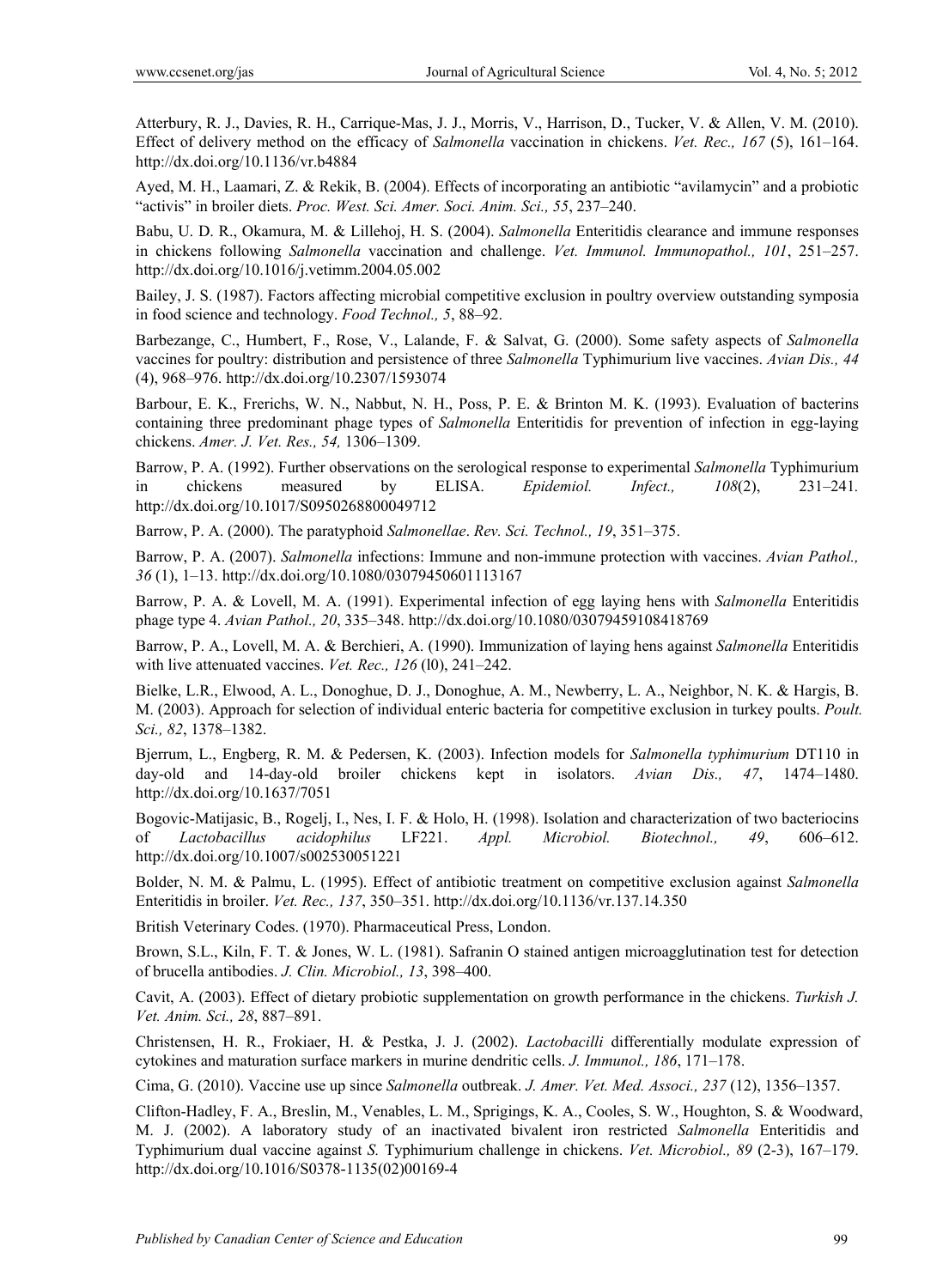Coates, M.E. & Fuller, R. (1977). The genotobiotic animal in the study of gut microbiology. Microbial ecology of the gut. *Academic Press London*, *153*, 311–346.

Davies, R. & Breslin, M. (2003). Effects of vaccination and other preventive methods for *S*. Enteritidis on commercial laying chicken farms. *Vet. Rec., 153* (22), 673–677. http://dx.doi.org/10.1136/vr.153.22.673

Davies, R. & Breslin, M. (2004). Observations on *Salmonella* contamination of eggs from infected commercial laying flocks where vaccination for *S*. Enteritidis had been used. *Avian Pathol., 33*, 135–146. http://dx.doi.org/10.1080/03079450310001652040

Davison, S., Benson, C. E., Henzler, D. J. & Eckroade, R. J. (1999). Field observations with *S*. Enteritidis bacterins. *Avian Dis., 43*, 664–669. http://dx.doi.org/10.2307/1592735

Dekich, M. A. (1998). Broiler industry strategies for control of respiratory and enteric diseases. *Poult. Sci., 77*, 1176–1180.

Dorea, F.C., Cole, D. J., Hofacre, C., Zamperini, K., Mathis, D., Doyle, M. P., Lee, M. D. & Maurer, J. J. (2010). Effect of vaccination of breeder chickens on contamination of broiler chicken carcasses in integrated poultry operations. *Appl. Environ. Microbiol., 76* (23), 782–799. http://dx.doi.org/10.1128/AEM.01320-10

Fairchild, A. S., Grimes, J. L., Jones, F. T., Wineland, M. J., Edens, F. W. & Sefteon, A. E. (2001). Effect of hen age, bio-MOS and flavomycin on poult susceptibility to oral *Escherichia coli* challenge. *Poult. Sci., 80*, 562–571.

Feberwee, A., de Vries, T. S., Elbers, A. R. & de Jong, W. A. (2000). Results of a *S*. Enteritidis vaccination field trial in broiler-breeder flocks in the Netherlands. *Avian Dis., 44*, 249–255. http://dx.doi.org/10.2307/1592537

Feberwee, A., Hartman, E. G., de Wit, J. J. & de Vries, T. S. (2001b). The spread of *Salmonella* Gallinarum 9R vaccine strain under field conditions. *Avian Dis., 45*, 1024–1029. http://dx.doi.org/10.2307/1592883

Feberwee, A., de Vries, T. S., Hartman, E. G., de Wit, J. J., Elbers, A. R. & de Jong, W. A. (200l a). Vaccination against *S*. Enteritidis in Dutch commercial layer flocks with a vaccine based on a live *Salmonella* Gallinarum 9R Strain: Evaluation of efficacy, safety and performance of serologic *Salmonella* tests. *Avian Dis., 45*, 83–91. http://dx.doi.org/10.2307/1593015

Fuller, R. (1997). The importance of *lactobacilli* in maintaining normal microbial balance in the crop. *Br. Poult. Sci., 18*, 85–94. http://dx.doi.org/10.1080/00071667708416332

Fulton, R.M., Nersessian B. N. & Reed, W. M. (2002). Prevention of *Salmonella* Enteritidis infection in commercial ducklings by oral chicken egg-derived antibody alone or in combination with probiotics. *Poult. Sci., 81*, 34–40.

Gast, R. K., Stone, H. D. & Holt, P. S. (1993). Evaluation of the efficacy of oil-emulsion bacterins for reducing fecal shedding of *S*. Enteritidis by laying hens. *Avian Dis., 37* (4), 1085–1091. http://dx.doi.org/10.2307/1591918

Ghosh, S. S. (1989). Comparative efficacy of four vaccines against *S*. Virchow in chicks in India. *Res. Vet. Sci., 47*, 280–282.

Goren, E., de Jong, W. A., Doornenbal, P., Bolder, N. M., Mulder, R. W. A. W. & Hansen, J. (1988). Reduction of *Salmonella* infection in broilers by spray application of intestinal microflora: a longitudinal study. *Vet. Q., 10*, 249–255. http://dx.doi.org/10.1080/01652176.1988.9694181

Gracia, M. I., Engberg, R. M., Espinel, A. E., Cortes, M. & Baucells, F. (2004). Bioefficacy of probiotics in broiler diets. *Poult. Sci., 83* (suppl.1), 322.

Greenwood, P. E. & Nikulin, M. S. (1996). A guide to Chi-Square testing. Wiley, New York.

Gurtler, M., Methner, U., Kobilke, H. & Fehlhaber, K. (2004). Effect of orally administered egg yolk antibodies Salmonella Enteritidis contamination of hen's eggs. *J. Vet. Med.*, 51, 129–134. http://dx.doi.org/10.1111/j.1439-0450.2004.00739.x

Haider, M. G., Rahman, M. M., Hossain, M. M., Rashid, M., Sufian M. A., Islam, M. M. & Haque, A. F. M. H. (2007). Production of formalin killed fowl typhoid vaccine using local isolates of *Salmonella* Gallinarum in Bangladesh. *Bangladesh J. Vet. Med., 5* (1 & 2), 33–38.

Havennarr, R. & Huisinit, V. J. H. (1992). Probiotics: a general view. In: Wood, B. J. B. Editor *The lactic acid bacteria in health and disease, Elsevier, New York, 1*, 151–170.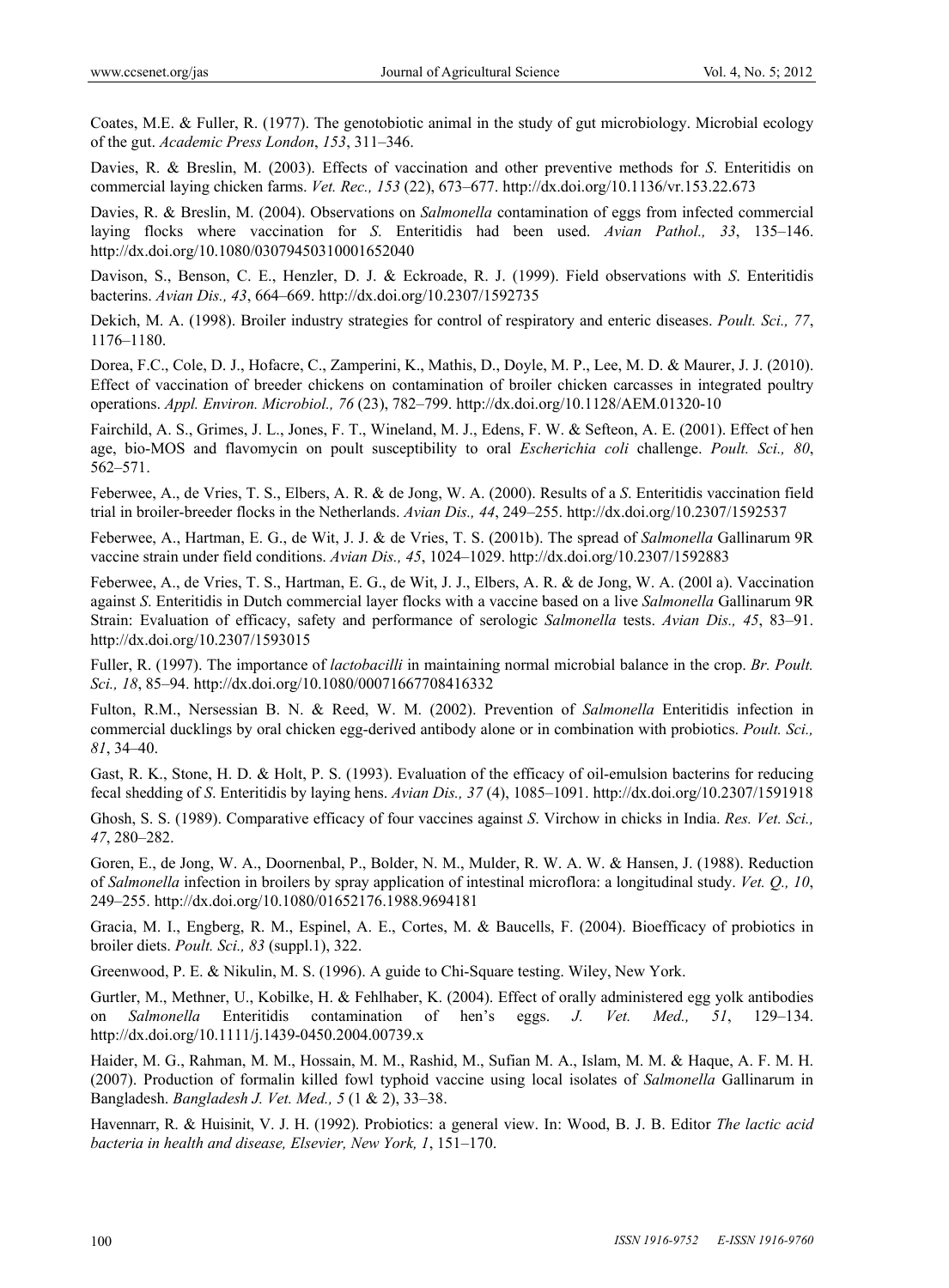Helmick, C. G., Griffin, P. M., Addiss, D. G., Tauxe, R.V. & Juranek, D. D. (1994). Infectious diarrheas. pp. 85–123 in Digestive Diseases in the United States: *Epidemiology and Impact*. J. E. Everhart, ed. Diane Publ. Co., Washington, DC.

Heres, L., Wagenaar, J. A., van Knapen, F. & Urlings, B. A. P. (2003). Passage of *Salmonella* through the crop and gizzard of broiler chickens fed with fermented liquid feed. *Avian Pathol., 32*, 173–181. http://dx.doi.org/10.1080/0307945021000071597

Herikstad, H., Motarjemi, Y. & Tauxe, R.V. (2002). *Salmonella* surveillance: A global survey of public health serotyping. *Epidemiol. Infect., 219*, 1–8.

Higgins, S. E., Erf, G. F., Higgins, J. P., Henderson, S. N., Wolfenden, D., Gaona-Ramirez, G. & Hargis, B. M. (2007 b). Effect of probiotic treatment in broiler chicks on intestinal macrophage numbers and phagocytosis of *Salmonella* Enteritidis by abdominal exudate cells. *Poult. Sci., 86* (11), 2315–2321. http://dx.doi.org/10.3382/ps.2007-00123

Higgins, J. P., Higgins, S. E., Salvador, V., Wolfenden, A. D., Tellez, G. & Hargis, B. M. (2007 a). Temporal effects of lactic acid bacteria probiotic culture on *Salmonella* in neonatal broilers. *Poult. Sci., 86*, 1662–1666.

Higgins, J. P., Higgins, S. E., Guenther, K. L., Huff, W. E., Donoghue, A. M., Donoghue, D. J. & Hargis, B. M. (2005). Use of a specific bacteriophage treatment to reduce *Salmonella* in poultry products. *Poult. Sci., 84*, 1141–1145.

Hoop, R. K. (1997). The Swiss control programme for *Salmonella* Enteritidis in laying hens. *Revista Sci. Technol. Inter. Epizitiol., 16*, 885–890.

Huang, M. K., Chio, Y. J., Houde, R., Lee, J. W., Lee, B. & Zhoo, X. (2004). Effects of *lactobacilli* and an acidophilic fungus on the production performance and immune response in broiler chickens. *Poult. Sci., 38*, 788–795.

Jarquin, R. L., Nava, G. M., Wolfenden, A. D., Donoghue, A. M., Hanning, I., Higgins, S. E. & Hargis, B. M. (2007). The evaluation of organic acids and probiotic cultures to reduce *Salmonella* Enteriditis horizontal transmission and crop infection in broiler chickens. *Inter. J. Poult. Sci., 6*, 182–186. http://dx.doi.org/10.3923/ijps.2007.182.186

Jensen, B. B. (1998). The impact of feed additives on the microbial ecology of the gut in young pigs. *J. Anim. Feed Sci., 7*, 45–64.

Jin, L. Z., Ho, Y. W., Abdullah, N. & Jalalaludin, S. (1997). Probiotics in poultry: Modes of action. *World Poult. Sci., 53*, 351–368. http://dx.doi.org/10.1079/WPS19970028

Jin, L. Z., Ho Y. W., Abdullah, N., Ali, M. A. & Jalaludin, S. (1998). Note: lack of influence of adherent *Lactobacillus* isolates on the attachment of *Escherichia coli* to the intestinal epithelial cells of chicken *in vitro*. *J. Appl. Microbiol., 84*, 1171–1174. http://dx.doi.org/10.1046/j.1365-2672.1998.00434.x

Johanssen, S. A., Griffith, R. W., Wesley, I. V. & Scanes, C. G. (2004). *Salmonella enterica* serovar typhimurium colonization of the crop in the domestic turkeys: Influence of probiotic and prebiotic treatment (*Lactobacillus acidophilus* and lactose). *Avian Dis., 48*, 279–286. http://dx.doi.org/10.1637/7092

Kabir, S. M. L., Rahman, M. M., Rahman, M. B. & Ahmed, S. U. (2004). The dynamics of probiotics on growth performance and immune response in broilers. *Inter. J. Poult. Sci., 3*, 361–365. http://dx.doi.org/10.3923/ijps.2004.361.364

Kalavathy, R., Abdullah, N., Jalaludin, S. & Ho, Y. W. (2003). Effects of *lactobacillus* cultures on growth performance, abdominal fat deposition, serum lipids and weight of organs of broiler chickens. *Br. Poult. Sci., 44*, 139–144. http://dx.doi.org/10.1080/0007166031000085445

Khan, M. I., Fadl, A. A. & Venkitanarayanan, K. S. (2003). Reducing colonization of *S*. Enteritidis in chickens by targeting outer membrane proteins. *J. Appl. Microbiol., 95*, 142–145. http://dx.doi.org/10.1046/j.1365-2672.2003.01953.x

Kim, C. J., Nagraja, K.V. & Pomeroy, B. S. (1991). Enzyme linked immunosorbant assay for detection of *S*. Enteritidis infection in chickens. *Amer. J. Res., 52* (7), 1069–1074.

Koenen, M. E., Karmer, J., van der Hulst, R., Heres, L., Jeurissen, S. H. & Boersma, W. J. (2004). Immunomodulation by probiotic *lactobacilli* in layer and meat type chickens. *Br. Poult. Sci., 45*, 355–366. http://dx.doi.org/10.1080/00071660410001730851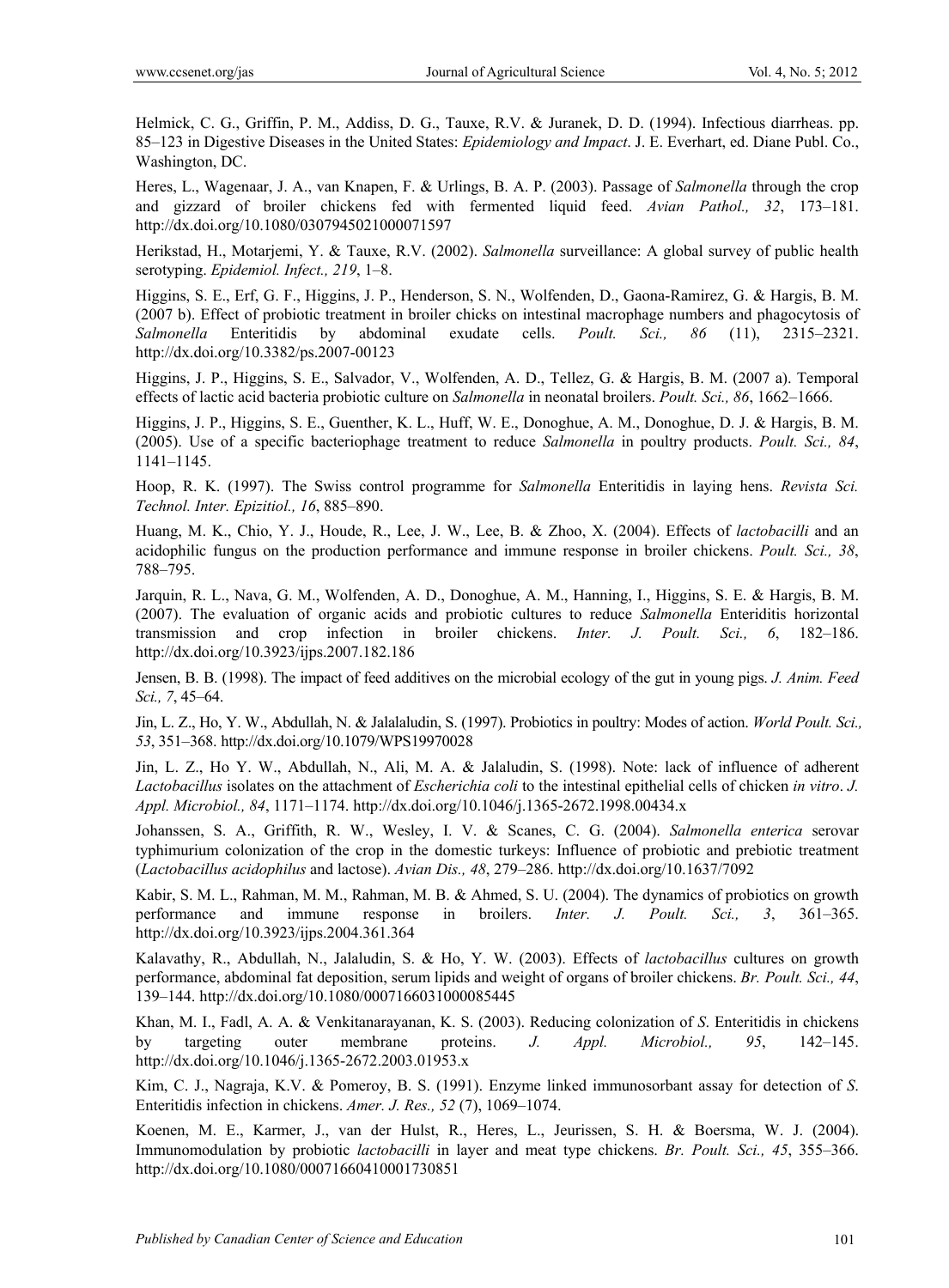Lee, S., Lillehoj, H. S., Dalloul, R. A., Park, D. W., Hong, Y. H. & Lin, J. J. (2007). Influence of *Pediococcus*-based probiotic on coccidiosis in broliler chickens. *Poult. Sci., 86*, 63–66.

Lillehoj, E. P., Yun, C. H. & Lillehoj, H. S. (2000). Vaccines against the avian enteropathogens *Eimeria*, *Cryptosporidium* and *Salmonella*. *Anim. Hlth Res. Rev.*, *1* (1), 47–65. http://dx.doi.org/10.1017/S1466252300000050

Lister, S. A. (1988). *Salmonella* Enteritidis infection in broilers and broiler breeders. *Vet. Rec., 123,* 350. http://dx.doi.org/10.1136/vr.123.13.350

Liu, W., Yang, Y., Chung, N. & Kwang, J. (2001). Induction of humoral immune response and protective immunity in chickens against *S*. Enteritidis after a single dose of killed bacterium-loaded microspheres. *Avian Dis., 45*, 797–806. http://dx.doi.org/10.2307/1592859

Mayrhofer, S., Paulsen, P., Smulders, F. J. M. & Hilbert, F. (2003). Antimicrobial resistance profile of five major food-borne pathogens isolated from beef, *pork and poultry. Inter. J. Food Microbiol., 97* (1), 23–29. http://dx.doi.org/10.1016/j.ijfoodmicro.2004.04.006

Meed, G. C. (2000). Prospects for competitive exclusion treatment to control *Salmonellas* and other food borne pathogens in poultry. *Vet. J., 159*, 111–123. http://dx.doi.org/10.1053/tvjl.1999.0423

Methner, U. & Steinbach, G. (1997). Efficacy of maternal *Salmonella* antibodies against oral infection of chicks with *Salmonella* Enteritidis. *Berlin Münch. Tierärztl. Wschr., 110*, 373–377.

Methner, U., Steinbach, G., Meyer, H. (1994). Investigations on the efficacy of *Salmonella* immunization of broiler breeder birds to *Salmonella* colonization of these birds and their progeny following experimental oral infection. *Berlin Münch. Tierärztl. Wschr.*, *107*, 192–198.

Methner, U., Barrow, P. A., Berndt, A. & Rychlik, I. (2011). *Salmonella* Enteritidis with double deletion in phoPfliC-A potential live *Salmonella* vaccine candidate with novel characteristics for use in chickens. *Vaccine*, *24*, 1–5.

Midilli, M. M., Kocabaglı, N., Muglalı, O. H., Turan, N., Ylmaz, B. & Çakır, S. (2009). Effects of dietary probiotic and prebiotic supplementation on growth performance and serum IgG concentration of broilers. *South African J. Anim. Sci., 38* (1), 54–59.

Miyamoto, T., Kitaoka, D., Withanage, G., Fukata, T., Sasai, K. & Baba, E. (1999). Evaluation of the efficacy of *S*. Enteritidis oil-emulsion bacterin in an intravaginal challenge model in hens. *Avian Dis., 43*, 497–505. http://dx.doi.org/10.2307/1592648

Mohan, B., Kadirvel, R., Natarajan, A. & Bhaskaran, M. (1996). Effect of probiotic supplementation on growth, nitrogen utilization and serum cholesterol in broilers. *Br. Poult. Sci., 37*, 395–401. http://dx.doi.org/10.1080/00071669608417870

Mohrah, I. M. & Zaki, M. M. (1995). Trails to prepare potent vaccine against *Salmonella* Gallinarum Pullorum infection. *Vet. Med. J., 43*, 97–102.

Moore, R. W., Byrd, J. A., Knape, K. D., Anderson, R. C., Callaway, T. R., Edrington, T., Kubena, L. F. & Nisbet, D. J. (2006). The effect of an experimental chlorate product on *Salmonella* recovery of turkeys when administered prior to feed and water withdrawal. *Poult. Sci., 85*, 2101–2105.

Murugkar, H.V., Rahman, H. & Dutta, P. K. (2005). Distribution of virulence genes in *Salmonella* serovars isolated from man and animals. *Indian Med. Res., 177*, 66–70.

Nahashon, S. N., Nakaue, H. S. & Mirosh, L.W. (1992). Effect of direct-fed microbials on nutrient retention and production parameters of laying pullets. *Poult. Sci., 71* (Suppl.1), 111.

Nakamura, M., Nagamine, N., Takahashi, T., Suzuki, S. & Sato, S. (1994). Evaluation of the efficacy of a bacterin against *S*. Enteritidis infection and the effect of stress after vaccination. *Avian Dis., 38*, 717–724. http://dx.doi.org/10.2307/1592106

Nakamura, M., Nagata, T., Okamura, S., Takehara, K. & Holt, P. S. (2004). The effect of killed *Salmonella* Enteritidis vaccine prior to induced molting on the shedding of *S*. Enteritidis in laying hens. *Avian Dis., 48*, 183–188. http://dx.doi.org/10.1637/7040

National Research Council (1984). Nutrient requirement of poultry. 8<sup>th</sup> Rev. Ed. National Academy Press, Washington DC.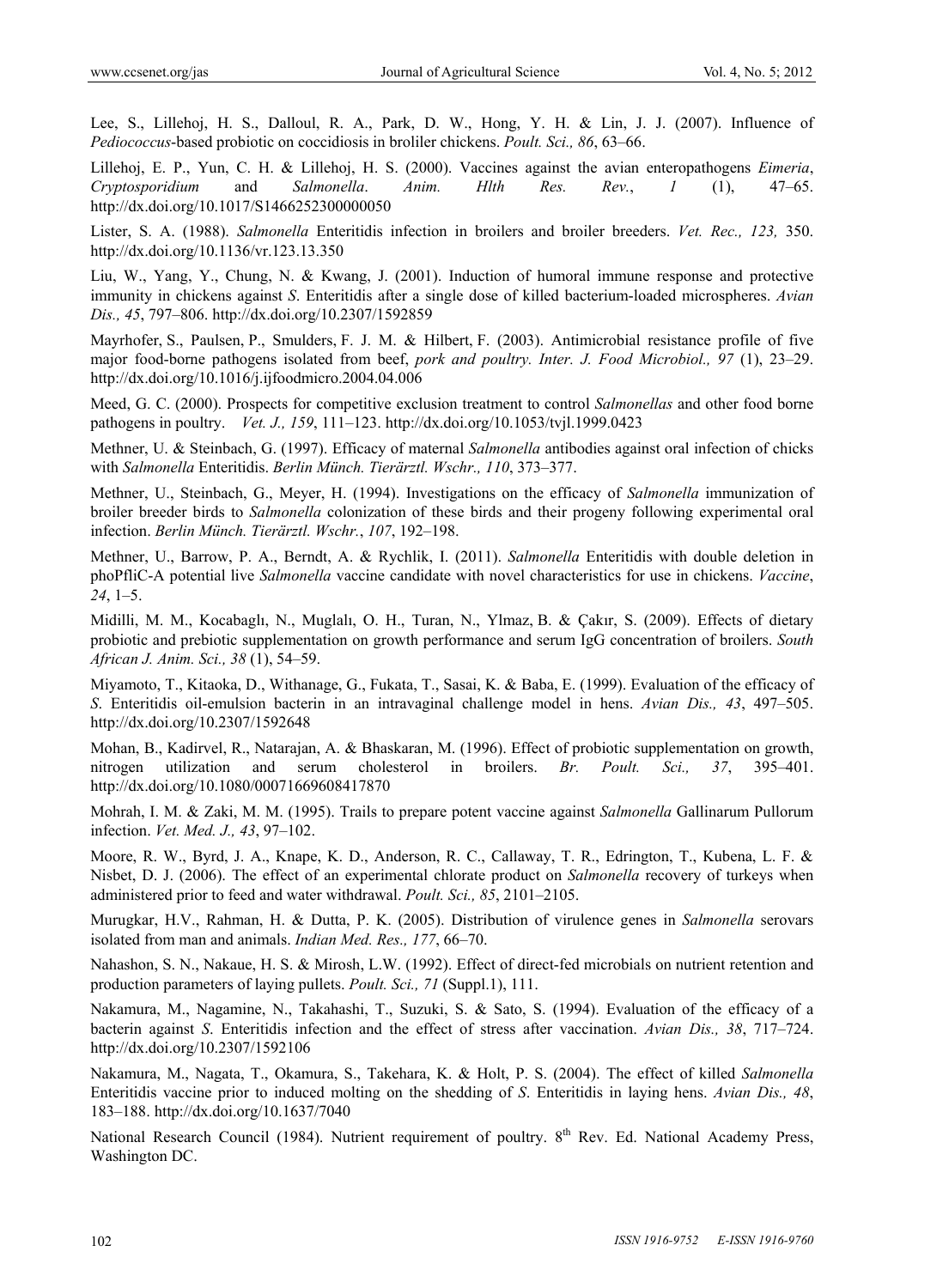Nisbet, D. J., Corrier, D. E., Ricke, S. C., Hume, M. E., Byrdii, J. A. & de Loach, J. R. (1996). Maintenance of the biological efficacy in chicks of a caecal competitive exclusion culture against *Salmonella* by continuous-flow fermentation. *J. Food Prot., 59*, 1279–1283.

O'Brien, J. D. P. (1988). *Salmonella* Enteritidis infection in broiler chickens. *Vet. Rec., 8*, 214–218. http://dx.doi.org/10.1136/vr.122.9.214-b

Ocan, V. S., de Ruiz Holgado, A. A. & Nader-Macıas, M. E. (1999). Characterization of a bacteriocin-like substance produced by a vaginal *Lactobacillus salivarius* strain. *Appl. Environ. Microbiol., 65*, 5631–5635.

Okamoto, A. S., Andreatti Filho, R. L., Lima, E. T., Pereira, R. E. P., Menconi, A., Rocha, T. S. & Marietto-Gonçalves, G. A. (2007). Immunological evaluation of the intestinal mucosa of broiler chicks treated with *lactobacillus* spp. and challenged with *Salmonella* Enteritidis. *Brazilian J. Poult. Sci., 9* (4), 259–262.

Okamura, H., Lillehoj, S., Raybourne, R. B., Babu, U. & Heckert, R. (2003). Antigen-specific lymphocyte proliferation and interleukin production in chickens immunized with killed *S*. Enteritidis vaccine experimental subunit vaccines. *Avian Dis., 47* (4), 1331–1338. http://dx.doi.org/10.1637/6096

Okamura, H., Lillehoj, S., Raybourne, R. B., Babu, U. & Heckert, R. (2004). Cell-mediated immune responses to a killed *Salmonella* Enteritidis vaccine: lymphocyte proliferation, T-cell changes and interleukin-6 (IL-6), IL-1, IL-2, and IFN- [gamma] production. *Comp. Immunol. Microbiol. Infect. Dis., 27*, 255–272. http://dx.doi.org/10.1016/j.cimid.2003.12.001

Olabisi, O. I. & Peter, S. (2008). *Salmonella* Enteritidis experimental infection in chickens: Effects of challenge dose on serum immunoglobulin G antibody response. *African J. Biotechnol., 7* (20), 3783–3787.

Opalinski, M., Maiorka, A., Dahlke, F., Cunha, F., Vargas, F. S. C. & Cardozo, E. (2007). On the use of a probiotic (*Bacillus subtilis -* strain DSM 17299) as growth promoter in broiler diets. *Brazilian J. Poult. Sci., 9* (2), 99–103.

Paiva, J. B., Penha, F., Amguello, Y. M. S., Siva, M. D., Gardin, Y., Resende, F., Berchieri, A. & Sestsi, L. (2009). Efficacy of several *Salmonella* vaccination programme against experimental challenge with *Salmonella* Gallinarum in commercial brown breeder hens. *Brazilian J. Poult. Sci., 11* (1), 65–72.

Pakpinyo, S., Yong, M. & Lertruangpunyawuti, V. (2008). Efficacy of *Salmonella* Typhimurium (ST) live vaccine and *S*. Enteritidis inactivated vaccine against *S*. Enteritidis in layer chickens. *Proc. 15th Cong. FAVA 27-30 October FAVA-OIE Joint Symp. Emerg. Dis., Bangkok, Thailand.* pp 153.

Panda, A. K., Reddy, M. R., Ramarao, S. V. & Praharaj, N. K. (2000). Effect of dietary supplementation of probiotic on performance and immune response of layers in decline phase of production. *Indian J. poult. Sci., 35*, 102–104.

Pascual, M., Hugas, M., Badiola, J. I., Monfort, J. M. & Garriga, M. (1999). *Lactobacillus salivarius* CC2197 prevents *Salmonella* Enteritidis colonization in chickens. *Appl. Environ. Microbiol., 65*, 4981–4986.

Patterson, J. & Burkholder, K. (2003). Application of prebiotics and probiotics in poultry production. *Poult. Sci., 82*, 627–631.

Penha, F. R. A., de Paiva, J. B., de Silva, M. D., de Almieda, A. M. & Berchieri, A. Jr. (2010). Control of *Salmonella* Enteritidis and *Salmonella* Gallinarum in birds by using live vaccine candidate containing attenuated *Salmonella* Gallinarum mutant strain. *Vaccine*, *28*, 2853–2859. http://dx.doi.org/10.1016/j.vaccine.2010.01.058

Penha, F. R. A., de Paiva, J. B., Arguello, Y. M., de Silva, M. D., Gardin, Y., Resende, F., Berchieri, A. Jr. & Sesti, L. (2009). Efficacy of several vaccination programmes in commercial layer and broiler breeder hens against experimental challenge with *Salmonella enterica* serovar Enteritidis. *Avian Pathol., 38* (5), 367–375. http://dx.doi.org/10.1080/03079450903183645

Piao, Z., Toyota-Hanatani, Y., Ohta, H., Sasai, K., Tani, H. & Baba, E. (2007). Effects of *Salmonella enterica* subsp. enterica serovar Enteritidis vaccination in layer hens subjected to *S*. Enteritidis challenge and various feed withdrawal regimens. *Vet. Microbiol., 125*, 111–119. http://dx.doi.org/10.1016/j.vetmic.2007.05.008

Pollmann, D. S., Danielson, D. M. & Peo, E. R. (1980). Effect of microbial additives on performance of starter and growing finishing pigs. *J. Anim. Sci., 51*, 577–581.

Priyantha, M. A. R. (2009). An overview: vaccination to control fowl typhoid in commercial layers. *Wild J. Anim. Sci., 52*, 53–56.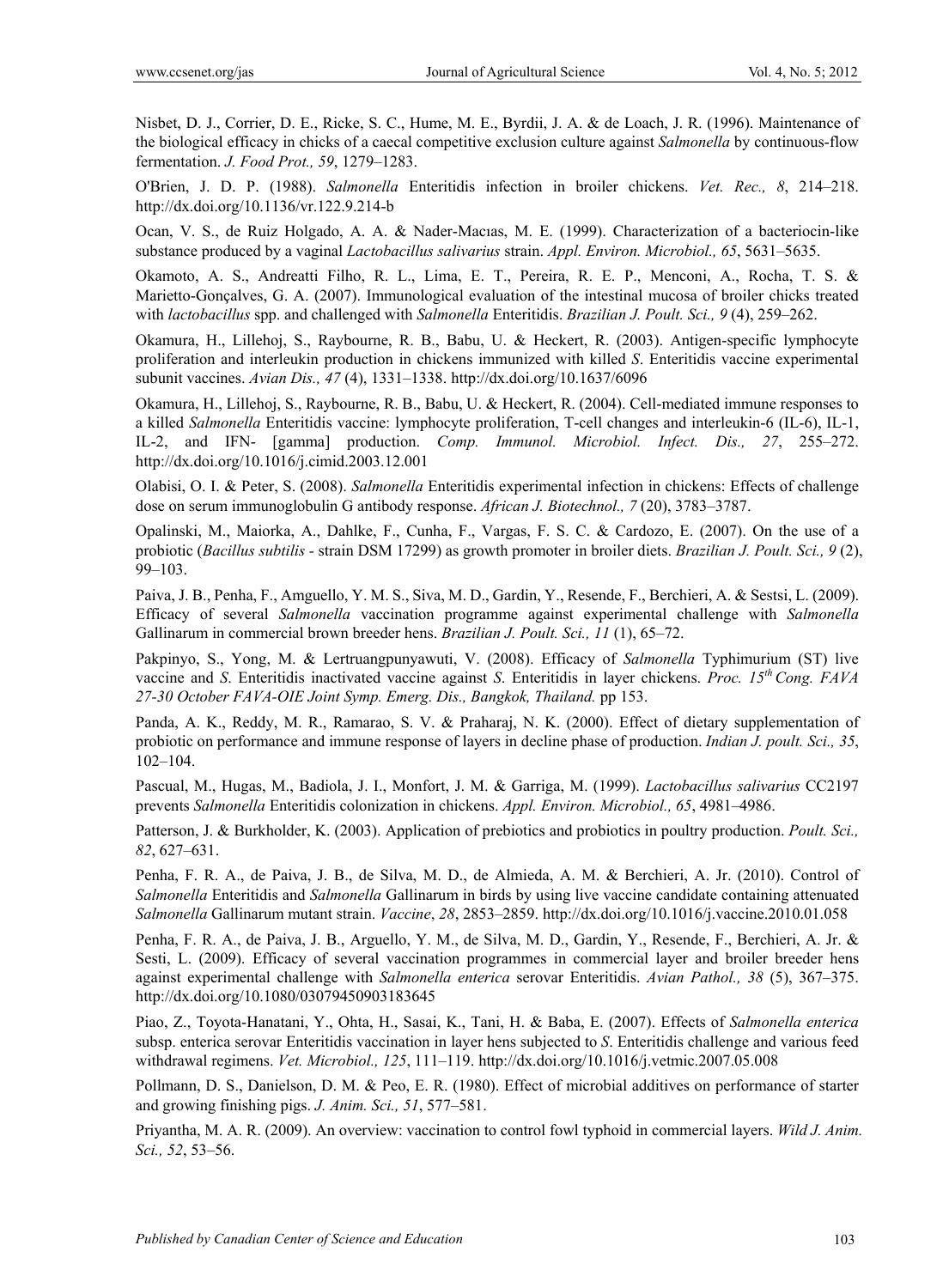Radwan, H.M. (2007). Studies on *Salmonella* infection in chicken flocks. *Master Vet. Sci. Thesis, Fac. of Vet. Med., Dept. Avian and Aquatic Anim. Med., Alex. Univ., Egypt.*

Rahimi, S., Moghadam Shiraz, Z., Zahraei Salehi, T., Karimi Torshizi, M. A. & Grimes, J. L. (2007). Prevention of *Salmonella* infection in poultry by specific egg-derived antibody. *Inter. J. Poult. Sci., 6* (4), 230–235. http://dx.doi.org/10.3923/ijps.2007.230.235

Revolledo, L., Ferreira, C. S. A. & Ferreira, A. J. P. (2009). Prevention of *Salmonella* Typhimurium colonization and organ invasion by combination treatment in broiler chicks. *Poult. Sci., 88*, 734–743. http://dx.doi.org/10.3382/ps.2008-00410

Riemann, H., Himathongkham, S., Willoughby, D., Tarbell, R. & Breitmeyer, R. (1998). A survey for *Salmonella* by drug swabbing manure piles in California egg ranches. *Avian Dis., 42* (1), 67–71. http://dx.doi.org/10.2307/1592577

Rolfe, R. D. (2000). The role of probiotic cultures in the control of gastrointestinal health. *J. Nutr., 130*, 396–402.

Rowghani, E., Arab, M. & Akbarian, A. (2007). Effects of a probiotic and other feed additives on performance and immune response of broiler chicks. *Inter. J. Poult. Sci., 6*, 261–265. http://dx.doi.org/10.3923/ijps.2007.261.265

Saarela, M., Mogensen, G., Fondens, R., Matto, J. & Mattila-Sandholm, T. (2000). Probiotic bacteria: safety, functional and technological properties. *J. Biotechnol., 84*, 197–215. http://dx.doi.org/10.1016/S0168-1656(00)00375-8

Sainsbury, D. (1984). Systems of management. Ch.9 P.102. In Poultry Health and Management. *2nd Ed. By Sainsbury. Granada Publishing LTD. 8 Grafton Street, London WIX3 LA.* 

Samanta, M. & Biswas, P. (1995). Effect of feeding probiotic and lactic acid on the performance of broiler. *Indian J. Poult. Sci., 30*, 145–147.

Seo, K. H., Holt, P. S., Gast, R. K. & Hofacre, C. L. (2000). Elimination of early *Salmonella* Enteritidis infection after treatment with competitive exclusion culture and enrofloxacin in experimentally infected chicks. *Poult. Sci., 79*, 1408–1413.

Seuna, E., Schneitz, C., Nurmi, E. & Makela, P. H. (1980). Combined therapy of *Salmonella* infection in chickens by antimicrobial agents followed by culture caecal bacteria. *Poult. Sci., 59*, 1187–1192.

Sevage, T. F., Cotter, P. F. & Zakrzewska, E. I. (1996). The effect of feeding of mannan-oligosacharide on immunoglobulins, plasma IgG and bile IgA of wrolstad MW male turkeys. *Poult. Sci., 75* (Suppl. 1), 143 (Abstract).

Shoeib, H. K., Sayed, A. N., Sotohy, S. A. & Abdel Ghaffar, S. K. (1997). Response of broiler chicks to probiotic (pronifer) supplementation. *Assiut Vet. Med. J., 36*, 103–116.

Shott, S. (1990). Statistical for health professionals. W.B. Saunders Co. Philadelphia, 313–336.

Soerjadi, A. S., Stehman, S. M., Snoeyenbos, G. H., Weinack, O. M. & Smyser, C. F. (1981). The influence of *lactobacilli* on the competitive exclusion of paratyphoid *Salmonellae* in chickens. *Avian Dis., 25*, 1027–1033. http://dx.doi.org/10.2307/1590078

Soomro, A. H., Masud, T. & Rathore, H. A. (2002). Application of probiotic culture. *J. Amer. Vet. Advances, 1*, 40–42.

Starvic, S. (1992). Defined cultures and prospects. *Inter. J. Food Microbiol., 15*, 245–263. http://dx.doi.org/10.1016/0168-1605(92)90056-9

Tellez, G., Petrone, V. M., Escorcia, M., Morishita, T. Y., Cobb, C. W. & Villasenor, L. (2001). Evaluation of avian-specific probiotic and *Salmonella* Enteritidis, *Salmonella* Typhimurium, and *Salmonella* Heidelberg-specific antibodies on cecal colonization and organ invasion of *Salmonella* Enteritidis in broilers. *J. Food Prot., 64*, 287–291.

Timmerman, H. M., Veldman, A., van den Elsen, E., Rombouts, F. M. & Beynen, A. C. (2006). Mortality and growth performance of broilers given drinking water supplemented with chicken-specific probiotics. *Poult. Sci., 85*, 1383–1388.

Timms, L. M., Marshall, R. N. & Breslin, M. F. (1990). Laboratory assessment of protection given by an experimental *S*. Enteritidis PT4 inactivated adjuvant vaccine. *Vet. Rec., 127* (25-26), 611–614.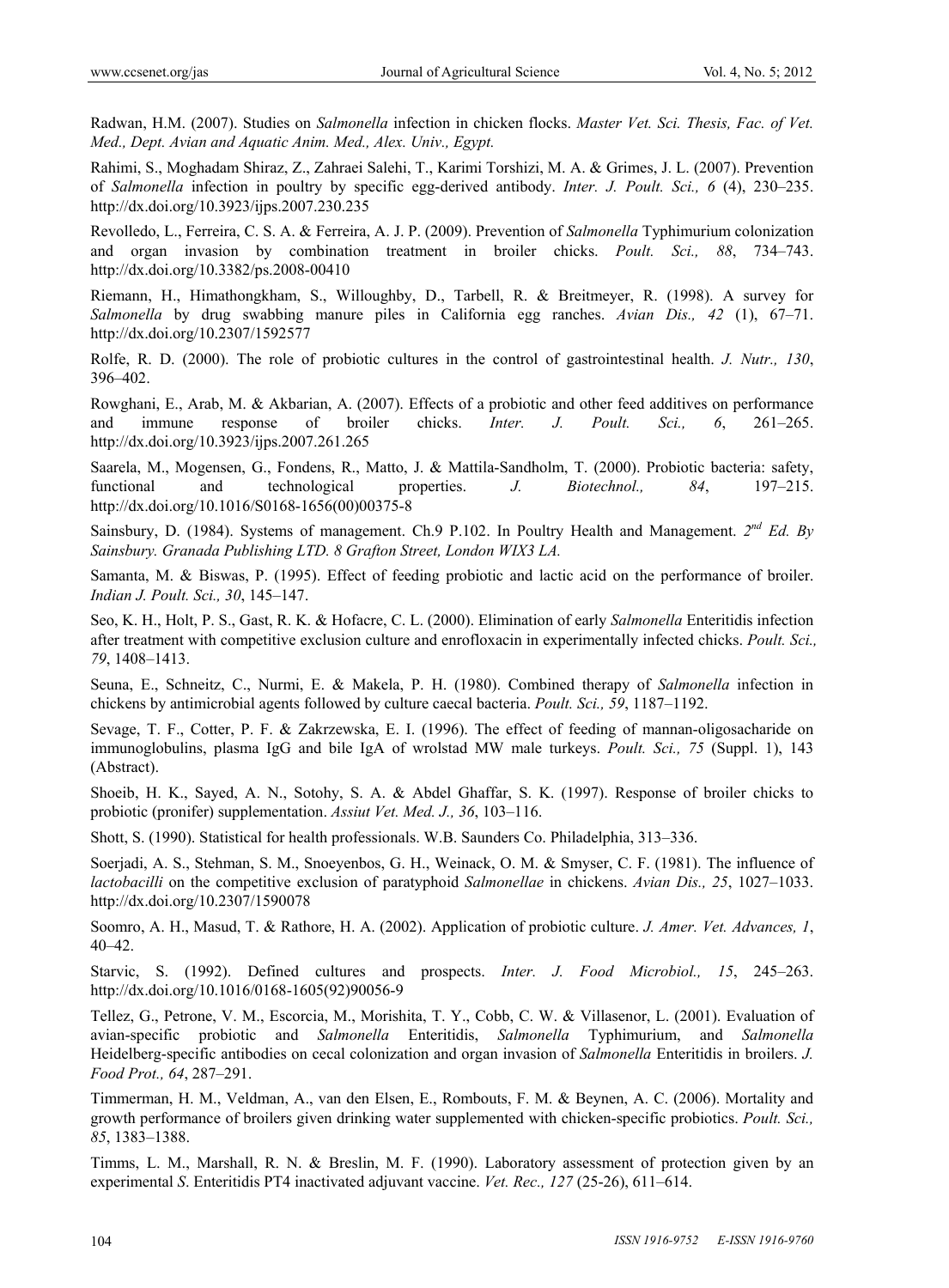Timms, L. M., Marshall, R. N. & Breslin, M. F. (1994). Laboratory and field trial assessment of protection given by a *S*. Enteritidis PT4 inactivated adjuvant vaccine. *Br. Vet. J., 150* (1), 93–l02.

Toms, C. & Powvie, F. (2001). Control of intestinal inflammation by regulatory T cells. *Microb. Infect., 3*, 929–935. http://dx.doi.org/10.1016/S1286-4579(01)01454-X

Tran, T. Q., Quessy, S., Letellier, A., Desrosiers, A. & Boulianne, M. (2010).Immune response following vaccination against *Salmonella* Enteritidis using 2 commercial bacterins in laying hens. *Canad. J. Vet. Res., 74* (3), 185**–**192.

Van Belle, M. (2001). Current status and future perspectives in EU for antibiotics, probiotics, enzymes and organic acids in nutrition. In: *Gut environment of pigs.* Ed. Piva, A., Bachkniudsen, K. E. and Lindberg, J. E., 231–256.

Vicente, J. L., Aviña, L., Torres-Rodriguez, A., Hargis, B. & Tellez, G. (2007 a). Effect of a *Lactobacillus* spp. based probiotic culture product on broiler chicks performance under commercial conditions. *Inter. J. Poult. Sci.*, 6, 154–156. http://dx.doi.org/10.3923/ijps.2007.154.156

Vicente, J. L., Wolfenden, A., Torres-Rodriguez, A., Higgins, S., Tellez, G. & Hargis, B. M. (2007 b). Effect of probiotic culture candidates on *Salmonella* prevalence in commercial turkey houses. *J. Appl. Poult. Res., 16*, 55–58.

Vugia, D. J., Mishu, B., Smith, M., Travris, D. R., Hickman Brenner, F. W. & Taux, R. V. (1993). *Salmonella* Enteritidis outbreak in a restaurant chain: The continuing challenge of prevention. *Epidemiol. Infect., 110*, 49–61. http://dx.doi.org/10.1017/S0950268800050676

Wafaa, A. A., Madian, K., Ebtehal, A. & Gehan, M. K. (2006). The effect of combined competitive exclusion culture with mannan-oligosacharides and ciprofloxacin on *Salmonella* Enteritidis colonization in broiler chickens. *12th Cong. Fac. Vet. Med., Assiut Univ., Egypt.*

Wilkie, D. C. (2006). Non-antibiotic approaches to control pathogens in the gastrointestinal tract of the broiler chicken. *Ph. D. Thesis, College of Graduate Studies and Research in Partial Fulfilment of the Requirements.*

Williams, E. & Whittemore, A. D. (1971). Serological diagnosis of pullorum disease with the micro-agglutination system. *Appl. Microbiol., 21* (3), 394–399.

Wolfenden, A. D., Vicente, J. L., Higgins, J. P., Andreatti, R., Higgins, S. E., Hargis, B. M. & Tellez, G. (2007). Effect of organic acids and probiotics on *Salmonella* Enteritidis infection in broiler chickens. *Inter. J. Poult. Sci., 6*, 403–405. http://dx.doi.org/10.3923/ijps.2007.403.405

Woodward, M. J., Gettinby, G., Breslin, M. F., Corkish, J. D. & Houghton, S. (2003). The efficacy of Salenvac, a *Salmonella enterica* subsp. enterica serotype Enteritidis iron-restricted bacterin vaccine, in laying chickens. *Avian Pathol., 31*, 383–392. http://dx.doi.org/10.1080/03079450220141660

Wray, C., Davies, R. H. & Corkish, J. D. (1996). Enterobacteriaceae. *In Poultry Diseases, 4th ed.; Jordan, T. W.,*  Pattison, M., Eds.; W. B. Saunders: Philadelphia, PA, USA, pp. 9-43.

Young, J. L. & Kang, M. S. (2005). Safety and efficacy of *Salmonella* Gallinarum 9R vaccine in young laying chickens. *Avian Pathol., 34* (4), 362–366. http://dx.doi.org/10.1080/03079450500180895

Young, S. D., Olusanya, O., Jones, K. H., Liu, T., Liljebjelke, K. A. & Hofacre, C. L. (2007). *Salmonella*  incidence in broilers from breeders vaccinated with live and killed *Salmonella*. *J. Appl. Poult. Res., 16*, 521–528. http://dx.doi.org/10.3382/japr.2007-00009

Zhang-Barber, L., Turner, A. K. & Barrow, P. A. (1999). Vaccination for control of *Salmonella* in poultry. *Vaccine, 17*, 2538–2545. http://dx.doi.org/10.1016/S0264-410X(99)00060-2

Zulkifli, I., Abdullah, N., Azirin, N. & Mchal, H. T. W. (2000). Growth performance and immune response of two commercial broiler strains fed diets containing *lactobacillus* cultures and oxytetracycline under heat stress conditions. *Br. Poult. Sci., 41*, 593–597. http://dx.doi.org/10.1080/713654979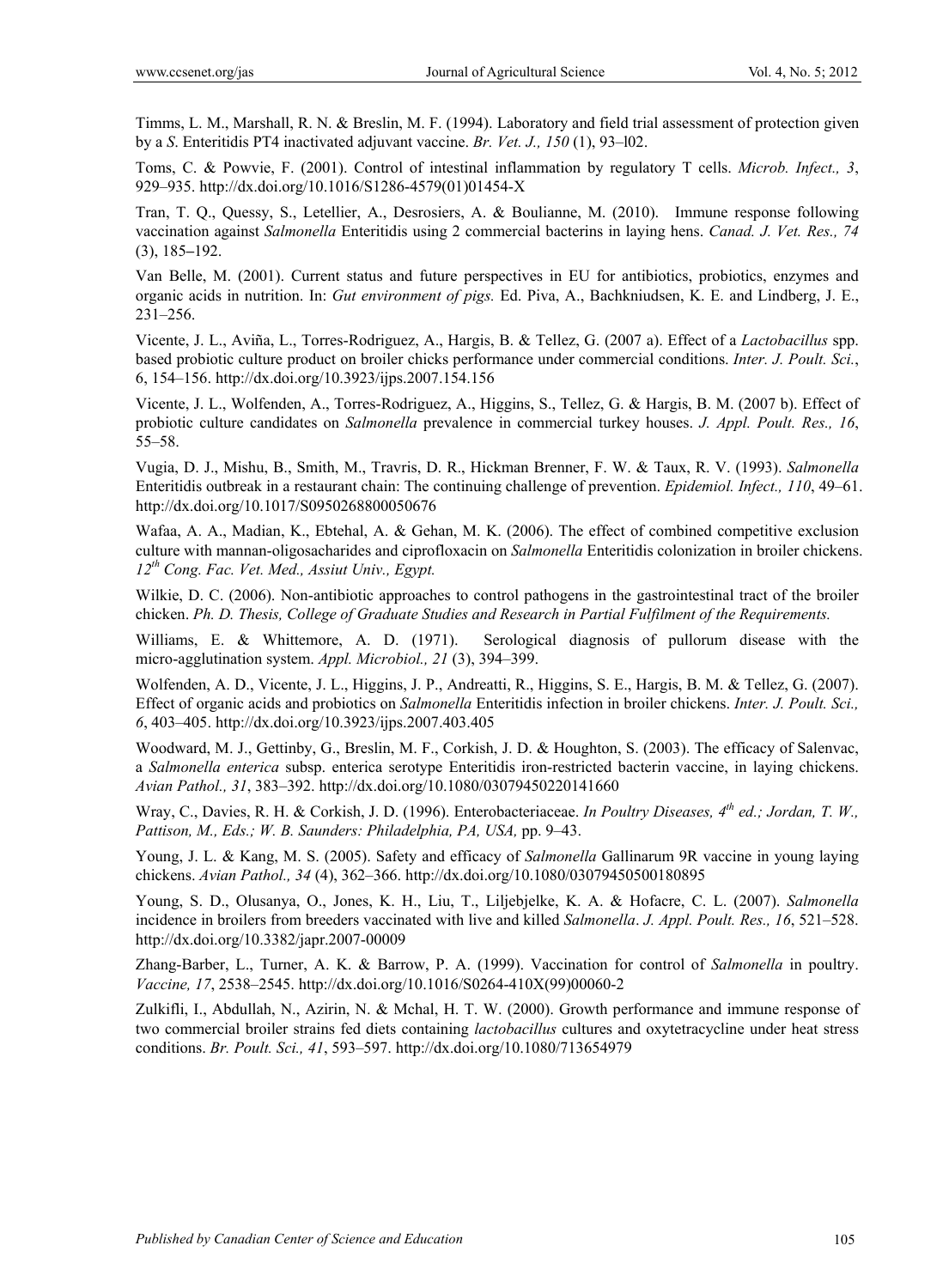|                    | Total |           | No. of dead birds/week post |          |              |           |                |                |  |
|--------------------|-------|-----------|-----------------------------|----------|--------------|-----------|----------------|----------------|--|
|                    | No.   | challenge |                             |          | Total No. of | Mortality | Total No. of   | Protection %   |  |
| Groups             | of    | 1 st      | 2 <sup>nd</sup>             | $2^{rd}$ | dead birds   | rate      | survived birds |                |  |
|                    | birds | week      | week                        | week     |              |           |                |                |  |
| Blank control      | 75    | $\theta$  | $\mathbf{0}$                | $\theta$ | 0            | $\theta$  | 75             | $100^a$        |  |
| Infected.          | 75    | 17        |                             |          | 23           | 30.67     | 52             | 0 <sup>d</sup> |  |
| non-treated        |       |           |                             |          |              |           |                |                |  |
| Vaccinated,        | 75    | 3         |                             | $\theta$ | 4            | 5.33      | 71             | $82.61^{b}$    |  |
| Infected           |       |           |                             |          |              |           |                |                |  |
| Probiotic treated. | 75    | 6         | 3                           | $\theta$ | 9            | 12        | 66             | $60.87^c$      |  |
| Infected           |       |           |                             |          |              |           |                |                |  |

Table 1. The protection rate of the locally prepared inactivated *S.* Enteritidis bacterin and the probiotic treatment against *S*. Enteritidis infection in broiler chickens

*Survived test-survived control positive* 

*Protection rate =* ـــــــــــــــــــــــــــــــــــــــــــــــــــــــــــــــــــ *%* 

 *Dead control positive* 

*\*Different letters within the same column were significantly difference at (P≤0.05).* 

Table 2. The faecal shedding rate of *S*. Enteritidis in broiler chickens after vaccination with the locally prepared bacterin and treatment with probiotic

|                                |                 | Weeks post challenge |                 |              |             |                    |             |             |  |  |  |
|--------------------------------|-----------------|----------------------|-----------------|--------------|-------------|--------------------|-------------|-------------|--|--|--|
| Treatment group                | $1^{\rm st}$ wk |                      | $2^{\rm st}$ wk |              | $3st$ wk    |                    | $+Ve/Total$ | $\%$        |  |  |  |
|                                | +Ve/Total       | $\frac{0}{0}$        | $+Ve/Total$     | $\%$         | $+Ve/Total$ | $\%$               |             |             |  |  |  |
| Blank control                  | 0/75            | $0^{\text{Ad}}$      | 0/75            | $0^{Ad}$     | 0/75        | $0^{Ad}$           |             | $0^{\rm d}$ |  |  |  |
| Infected, non-treated          | 30/58           | $51.72^{Aa}$         | 16/43           | $37.2^{Ba}$  | 8/32        | $25^{\text{Ca}}$   | 54/133      | $40.6^a$    |  |  |  |
| Vaccinated, Infected           | 13/72           | $18.06^{Ac}$         | 4/61            | $6.56^{Bc}$  | 0/51        | $0$ <sup>Cc</sup>  | 17/184      | 9.24<br>c   |  |  |  |
| Probiotic treated,<br>Infected | 18/69           | $26.08^{Ab}$         | 10/56           | $17.86^{Bb}$ | 2/46        | $4.35^{\text{Cb}}$ | 30/171      | $17.5^{b}$  |  |  |  |

*+Ve= Positive birds* 

*Different small letters within the same column were significantly difference at (P≤0.05). Different capital letters within the same row were significantly difference at (P≤0.05).*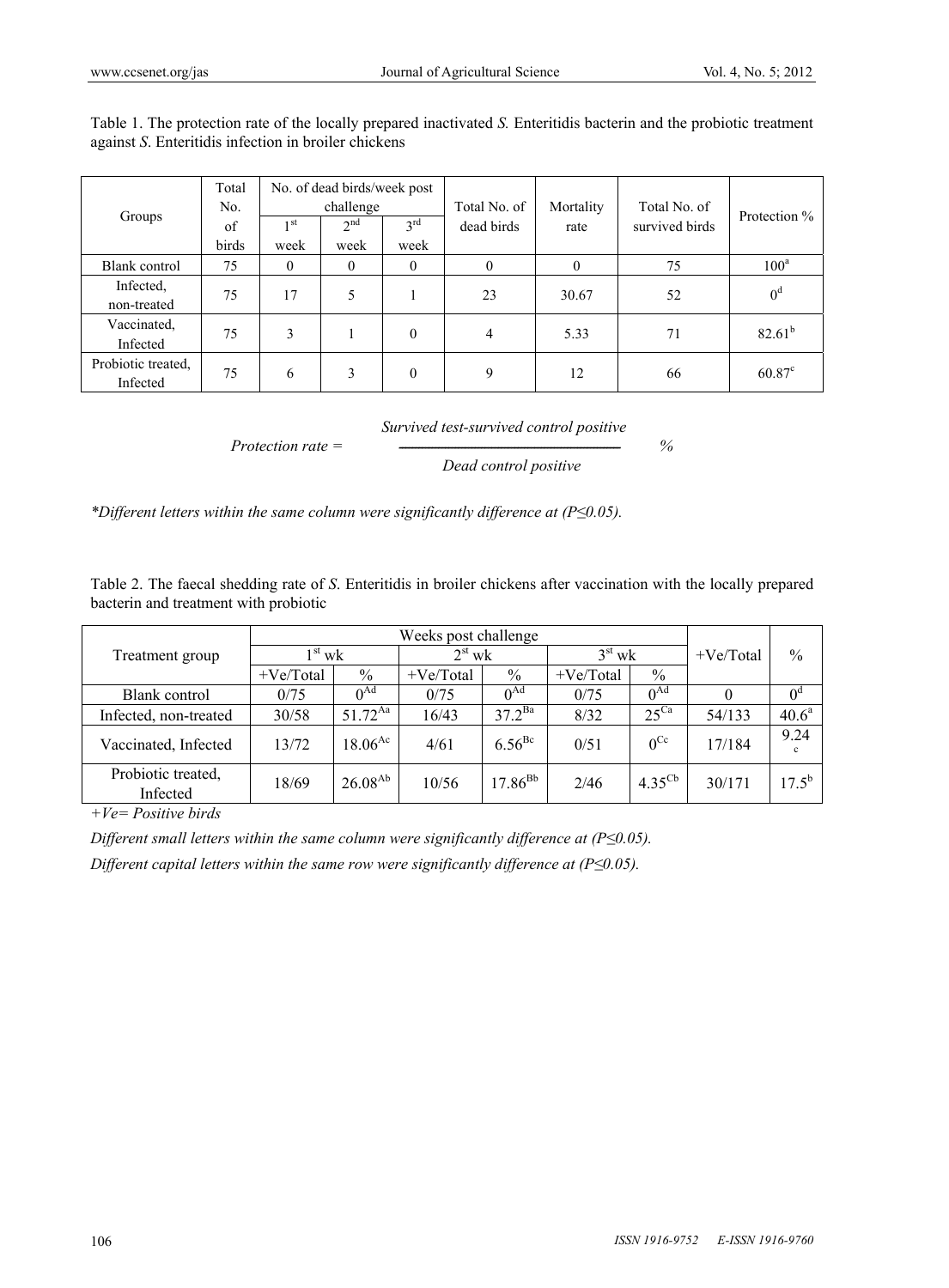|                                      | <b>Re-isolation</b> rate                        |                        |               |       |                             |       |                                                 |               |       |                              |                                     |              |               |       |                            |                           |
|--------------------------------------|-------------------------------------------------|------------------------|---------------|-------|-----------------------------|-------|-------------------------------------------------|---------------|-------|------------------------------|-------------------------------------|--------------|---------------|-------|----------------------------|---------------------------|
|                                      | At the end of 1 <sup>24</sup> Wk post challenge |                        |               |       |                             |       | At the end of 2 <sup>nd</sup> Wk post challenge |               |       |                              | At the end of 3rd Wk post challenge |              |               |       |                            | <b>Total</b>              |
| Group                                |                                                 | <b>Examined Organs</b> |               |       |                             |       |                                                 |               |       |                              |                                     |              |               |       |                            |                           |
|                                      | Liver                                           | <b>Heart</b>           | <b>Spleen</b> | Cecum | <b>Total</b>                | Liver | <b>Heart</b>                                    | <b>Spleen</b> | Cecum | <b>Total</b>                 | Liver                               | <b>Heart</b> | <b>Spleen</b> | Cecum | <b>Total</b>               |                           |
| <b>Blank</b> control                 | 0                                               | 0                      | 0             | 0     | 0% <sup>d</sup>             | 0     | 0                                               | 0             | 0     | 0% <sup>d</sup>              | 0                                   | 0            | 0             | 0     | 0% <sup>d</sup>            | 0% <sup>d</sup>           |
| Infected, non-treated                | 7/10                                            | 5/10                   | 6/10          | 8/10  | 26/40<br>65%4=              | 4/10  | 4/10                                            | 5/10          | 6/10  | 19/40<br>47.5% <sup>Ba</sup> | 2/10                                | 1/10         | 4/10          | 4/10  | 11/40<br>27.5%             | 56/120<br>46.67%          |
| Vaccinated, Infected<br>group        | 2/10                                            | 2/10                   | 2/10          | 3/10  | 9/40<br>22.5% <sup>Ac</sup> | 1/10  | 0/10                                            | 1/10          | 2/10  | 4/40<br>$10%^{Be}$           | 0/10                                | 0/10         | 0/10          | 1/10  | 1/40<br>2.5% <sup>Cc</sup> | 14/120<br>$11.67^{\circ}$ |
| Probiotic treated,<br>Infected group | 3/10                                            | 2/10                   | 3/10          | 4/10  | 12/40<br>30% <sup>Ab</sup>  | 3/10  | 2/10                                            | 2/10          | 3/10  | 10/40<br>25%Ab               | 1/10                                | 0/10         | 1/10          | 2/10  | 4/40<br>10% <sup>Bb</sup>  | 26/120<br>21.67%          |

Table 3. The re-isolation rate of S. Enteritidis from different organs of sacrificed broiler chickens after vaccination with the locally prepared bacterin and treatment with probiotic

Different small letters within the same column were significantly difference at  $(P \le 0.05)$ Different capital letters within the same row were significantly difference at  $(P \le 0.05)$ 

Table 4. Average body weight, cumulative feed conversion and European Production Efficiency Factor in broiler chickens after vaccination with the locally prepared S. Enteritidis bacterin and treatment with probiotic

| <b>Treatment</b>                   |                                | <b>Age/week</b>               |               |                               |                                |                |      |        |  |  |  |
|------------------------------------|--------------------------------|-------------------------------|---------------|-------------------------------|--------------------------------|----------------|------|--------|--|--|--|
| group                              |                                | <b>Before challenge</b>       |               |                               | After challenge                |                |      |        |  |  |  |
|                                    | ı                              | 2                             | 3             | 4                             | 5                              | 6              |      |        |  |  |  |
| <b>Blank</b> control               | 133 40±6.30*                   | $291.1 \pm 5.21$ <sup>a</sup> | 563.75±11.86b | 744.12±24.77 <sup>b</sup>     | 984.1±42.21 <sup>b</sup>       | 1580.2±65.22b  | 2.03 | 189.12 |  |  |  |
| Infected, non-<br>treated          | $128.11 \pm 5.31$ <sup>a</sup> | 290.1±8.679*                  | 501.1±18.0°   | 699.22±19.63c                 | 801.50±13.50°                  | 1355.1±54.10°  | 2.43 | 148.25 |  |  |  |
| probiotic<br>treated.<br>Infected. | $130.43 \pm 3.62$ <sup>a</sup> | $288.2 \pm 9.90$ <sup>a</sup> | 599.1±21.8ª   | $810.8 \pm 21.3$ <sup>a</sup> | $1100.1 \pm 55.3$ <sup>a</sup> | 1705±21.50*    | 1.78 | 213.44 |  |  |  |
| Vaccinated,<br>Infected.           | 134.73±2.77*                   | $293.1 \pm 8.7$ <sup>a</sup>  | 589.1±18.21ab | 799.90±12.10ab                | 1005.0±71.00ab                 | 1640.1±55.91ab | 1.89 | 205.44 |  |  |  |
| <b>LSD</b>                         | 16.45                          | 25.2                          | 30.1          | 63.48                         | 115.80                         | 119.75         |      |        |  |  |  |

**CFC=Cumulative feed conversion** 

EPEF\*\*= European Production Efficiency Factor. The higher the value, the better the performance

LSD=Least significant difference as determined by Fisher's protected LSD procedures

\*Means within the column with different letters are significantly different ( $p \le 0.05$ )